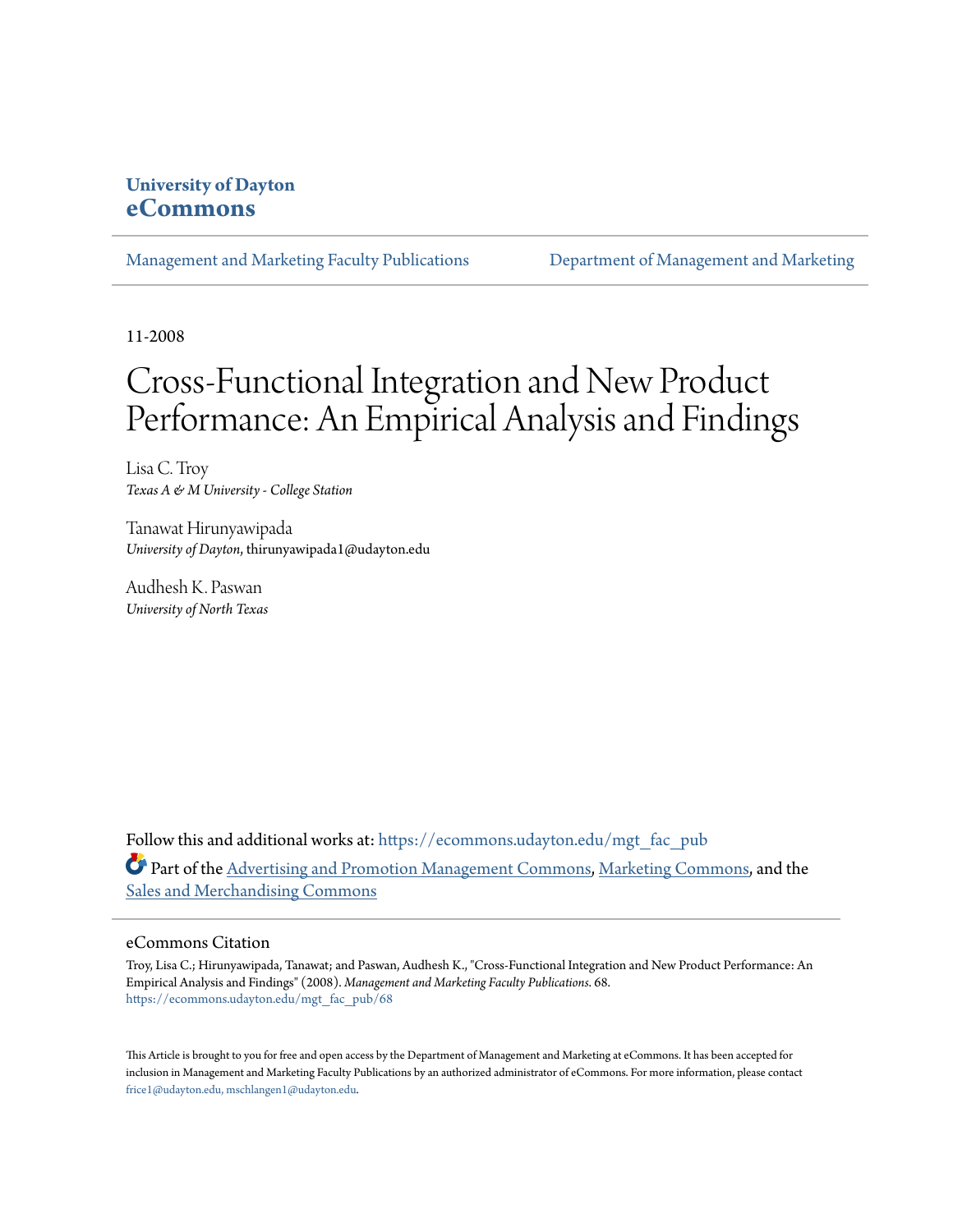# **Cross-Functional Integration and New Product Success: An Empirical Investigation of the Findings**

Although cross-functional integration is often considered an important element in a successful new product development program, a great deal of variance exists in extant literature regarding how integration is defined and implemented and how relevant studies are conducted. The authors attempt to bring clarity to a diverse set of 25 studies that investigate cross-functional integration by empirically analyzing 146 correlations between integration and aspects of new product success. The authors examine the impact of 12 potential moderators that affect the integration–success link using meta-analysis techniques. The findings indicate that though cross-functional integration may indeed have a direct impact on success, the combination of integration with other variables may be of greater importance. Furthermore, because most of the nine variables that significantly affect the integration–success relationship are either managerially controlled or industry specific, the findings imply that firms should design cross-functional structures to maximize their effectiveness. Other variables that affect the integration–success relationship reflect researchers' methodological decisions, suggesting that care should be taken when designing and interpreting the results of such studies. The authors discuss the implications of these findings and directions for further research.

Keywords: cross-functional integration, new product success, new product development, meta-analysis

ecause of the strategic importance of new product development to the firm, it is not surprising that outcomes of the new product development process are heavily researched across many disciplines. For example, a large body of literature has identified drivers of new product success, including industry (e.g., levels of competitive rivalry, environmental turbulence), product (e.g., quality, features, benefits), and organizational (e.g., strategy, skills, structure, culture) factors (see reviews in Henard and Szymanski 2001; Montoya-Weiss and Calantone 1994). Of the organizational factors studied, cross-functional integration (i.e., the degree of interaction, communication, information sharing, or coordination across functions) has been identified as a key driver of new product success (e.g., Griffin and Hauser 1992, 1996; Gupta, Raj, and Wilemon 1986; Olson, Walker, and Ruekert 1995). There seems to be general agreement that some form of cross-functional integration is important for successful new product development. Indeed, the Product Development and Management Association's

Lisa C. Troy is Visiting Associate Professor of Marketing, Mays Business School, Texas A&M University (e-mail: ltroy@mays.tamu.edu). Tanawat Hirunyawipada is Assistant Professor of Marketing, School of Business Administration, University of Houston, Victoria (e-mail: hirunyawipadat@ uhv.edu). Audhesh K. Paswan is Associate Professor of Marketing and the doctoral program coordinator, Department of Marketing and Logistics, College of Business Administration, University of North Texas (e-mail: paswana@unt.edu). The authors thank Archna Vahie and Robert Pavur for their help and feedback on this article. Sincere gratitude is also expressed to the anonymous JM reviewers for their insightful comments on a previous version of the manuscript.

best-practice survey indicates that approximately 60% of U.S. firms employ cross-functional integration to develop new products (Griffin 1997).

However, close scrutiny of the field reveals significant diversity in terms of how cross-functional studies are conducted (e.g., variance in construct identification and measurement, sampling methods, research settings, analysis). There is also considerable variance in terms of what constitutes new product success. For example, some studies consider new product outcomes, such as competitive advantage, quality, or uniqueness, (e.g., Li and Calantone 1998; Song and Montoya-Weiss 2001), as dependent variables in cross-functional models; some examine market-based outcomes of integration, such as market share or profit (e.g., Atuahene-Gima 1996b; Gatignon and Xuereb 1997; Millson 1993); and still others investigate productivity-related outcomes, such as cycle time or production superiority (e.g., Sherman, Souder, and Jenssen 2000). Finally, there are many different ways cross-functional integration is implemented in the firm and, thus, many ways it has been studied. For example, integration can occur at either the team (project) level or the organizational (functional) level. Regardless of level, integration has been studied in terms of cross-functional communication or interaction frequency, amount and type of information shared, mutually agreed-on approaches, goal congruence, trust and relationships, physical processes in place, levels of conflict resolution, coordination, collaboration, and so forth. The existence of such diversity raises important questions about cross-functional integration and new product development, including the following: Which forms of integration are more effective?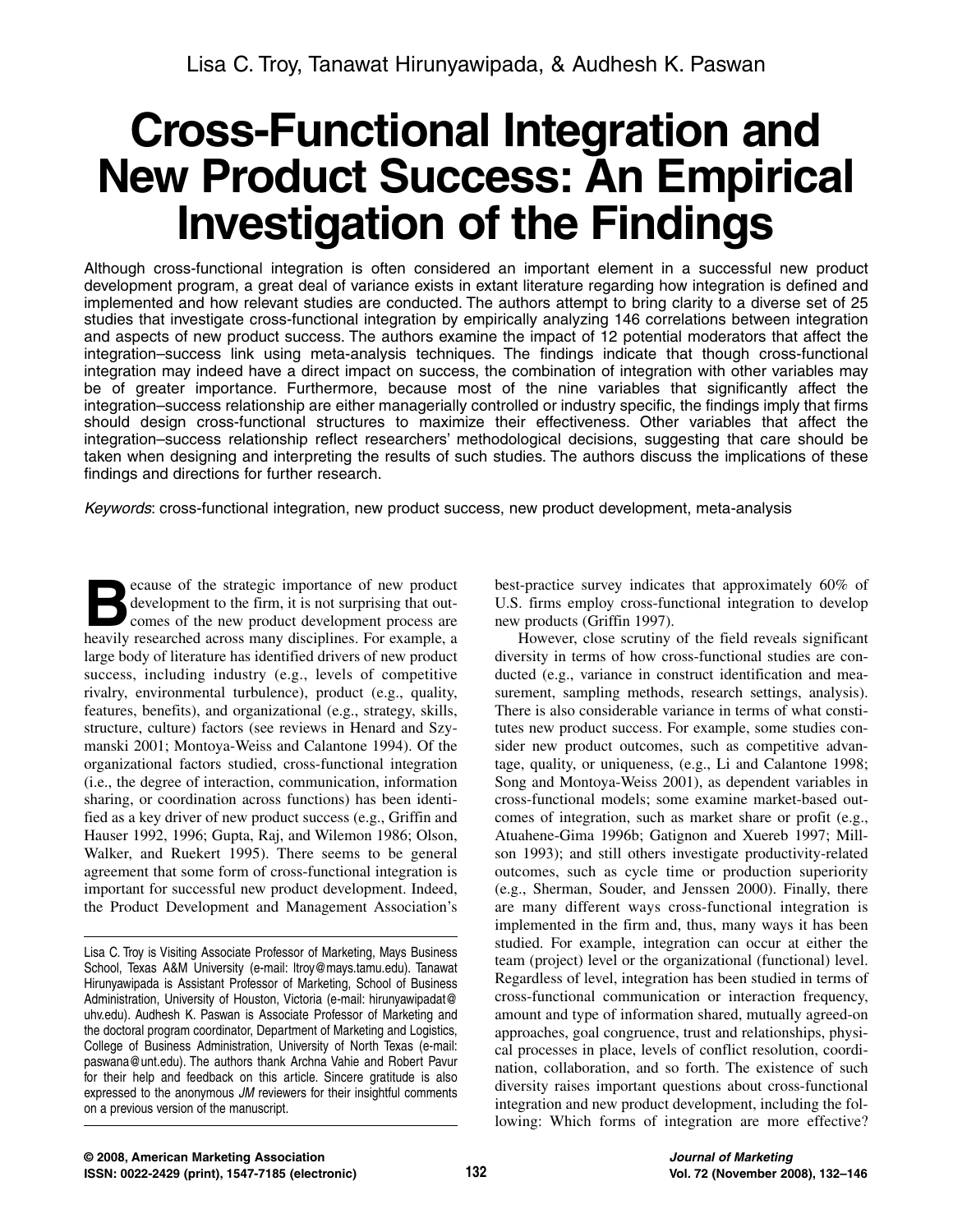Which type of new product success (e.g., marketplace, product, productivity) is most strongly influenced by crossfunctional integration? Which firms or products (e.g., industries, nationalities) are more positively affected by cross-functional integration? and Which research design decisions can result in higher or lower cross-functional integration effects? Against this backdrop, the purpose of our research is to bring clarity to a diverse set of studies that examine what is commonly considered a key driver of new product success. Our primary objective is to determine specific product, firm, and environmental conditions that might moderate the cross-functional integration–new product success relationship. In other words, we investigate the conditions under which cross-functional integration may be more or less effective for various forms (e.g., product effectiveness characteristics, marketplace performance, productivity measures) of new product success.

To accomplish this objective, we employ a metaanalysis of the existing research on cross-functional integration and new product success. Compared with a primary study on the subject, this research technique enables us to identify a more complete set of potential moderating variables, which can help answer questions such as *who* or *what* should be integrated or *how* or *when* integration should occur. A meta-analysis provides a systematic procedure, can document whether the observed variance in effect sizes is real, and can enable estimation of the central tendency of the net relationship between the two constructs. We proceed with an overview of the conceptual background for the study, followed by discussion of the research methodology and identification of the potential moderating design elements. Then, we describe the findings, discuss their implications, and note directions for further research.

## **Background on Cross-Functional Integration**

Cross-functional integration typically involves facilitating communication among different functions (Gatignon and Xuereb 1997; Moenaert et al. 1994; Song, Montoya-Weiss, and Schmidt 1997). Song and Montoya-Weiss (2001, p. 65) describe cross-functional integration in the new product development context as "the magnitude of interaction and communication, the level of information sharing, the degree of coordination, and the extent of joint involvement across functions in specific new product development tasks." Cross-functional integration can have significant advantages for the development of new products by increasing both communication frequency and the amount of information flow in the organization (Randolph and Posner 1992). For example, Pinto and Pinto (1991) find that hospitals with a high level of cooperation across functions are characterized by a high level of informal communication and successful project teams. Information integration in the crossfunctional structure helps employees achieve a common understanding about the product and enhances consistency among decisions made throughout the new product development process, both of which are considered critical for success (Sethi 2000). Finally, cross-functional integration pools resources and skills from different functions, provid-

ing flexibility in workforce and capital resources and enhancing the utilization of organizational resources (e.g., Ford and Randolph 1992).

There are many important advantages of crossfunctional integration, but this type of organic management structure also has some disadvantages. Although the integration of different functions may increase the success of new products through effective communication, functional diversity can also increase decision complexity and confusion (Sethi 2000). The informal communication patterns, participative decision making, and consensual conflict resolution in cross-functional integration can be more time consuming and less efficient than more centralized and bureaucratic processes (Olson, Walker, and Ruekert 1995). Employee satisfaction and success can suffer if workloads increase because of new interfunctional tasks along with existing home function duties (e.g., Karlsson and Åhlström 1996). Working with other employees who have different backgrounds and perspectives on work and goals can generate conflict over resources, technical issues, pay, and personnel assignments (e.g., Olson, Walker, and Ruekert 1995). The resultant increased costs to the organization (e.g., overhead, staff, efforts, delayed decisions) can combine to reduce the success of new products.

Despite the potential disadvantages, cross-functional integration is largely considered a positive factor in effective new product development. Indeed, firms identified as having "best practices" in new product development tend to employ cross-functional integration more extensively than other firms, especially for less innovative projects (Griffin 1997). Yet our understanding of the true impact of crossfunctional integration on new product success remains clouded by the diversity that exists in how cross-functional integration is implemented in the firm and how researchers study it. As we mentioned previously, the primary goal of our research is to investigate the key conditions under which cross-functional integration can be more or less effective for new product success. We pursue these insights next in the design and analysis stages of our research.

## **Research Design**

To begin the meta-analysis process, we searched for relevant studies (i.e., those focusing on the link between crossfunctional integration and new product success) in several electronic databases (e.g., ABI/INFORM, Business Source Premier, Digital Dissertation, Emerald Fulltext, Electronic Collections Online, INFORMS PubOnLine, ScienceDirect) using keywords such as "cross-function integration," "functional integration," "interdepartment cooperation," "collaboration," "interfunctional teams," "integrated teams/ functions," "interfunctional climate," "intraorganizational team/cooperation/collaboration," "new products," "new product performance/success," and "innovation." Next, we hand-searched appropriate marketing and management journals (e.g., *Journal of Marketing*, *Journal of Marketing Research*, *Journal of the Academy of Marketing Science*, *Journal of Product Innovation Management*, *Journal of Business Research*, *Marketing Science*, *Academy of Management Journal*, *Management Science*) for articles perti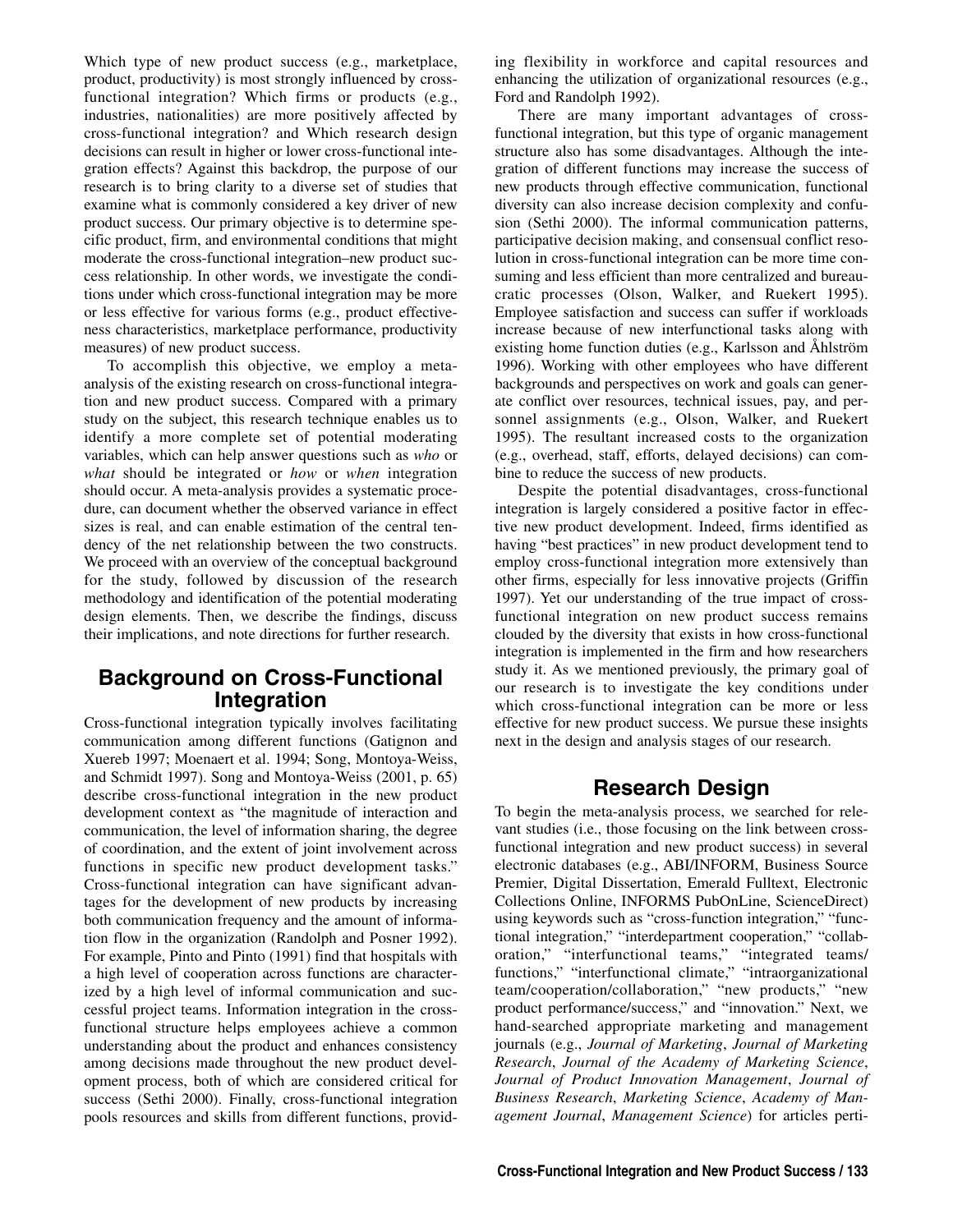nent to our study. We also reviewed the references of these studies for additional leads. Finally, to avoid bias from including only published studies, we posted a request for unpublished papers on a major electronic listserv (ELMAR) and wrote to key authors in this field requesting unpublished or working papers. We concluded our search in November 2007 when it became apparent that additional search efforts would not yield additional studies. We identified 37 empirical studies (34 published articles, 2 dissertations, and 1 unpublished manuscript).

#### **Unit and Level of Analysis**

The next step in our research process was to identify the appropriate (unitless) measure of association and level of analysis (i.e., model or study) for our research. A review of the studies included in our database indicated that correlations were the most common measures reported in the literature and therefore would allow for the greatest number of studies in our research. Indeed, 25 of the studies in our database reported correlations. This 68% inclusion rate is comparable to other meta-analyses in marketing, including those of Henard and Szymanski (2001: 68%), Szymanski, Troy, and Bharadwaj (1995: 70%), and Szymanski, Bharadwaj, and Varadarajan (1993: 63%).

Furthermore, we determined that a model-level analysis (i.e., analyzing each of the 146 correlations individually) rather than a study-level analysis (i.e., averaging the correlations across multiple models within a study) was more appropriate. This decision was based in part on the Q-test for homogeneity of correlations within studies. The Q-test was rejected at  $p < .01(\chi^2 = 1196.96, d.f. = 145)$ , implying that there is significant heterogeneity within studies in the database (Hedges and Olkin 1985). In addition, because models within the studies varied in terms of design variables (e.g., measurement and contextual factors), a model-level analysis is necessary to capture the influence of these variables. Finally, no single study contributes an excessive number of correlations (maximum number of correlations in a single study accounted for less than 21% of the total). Therefore, we remain consistent with previous meta-analyses in marketing that analyze correlations at the model level rather than at the study level (e.g., Geyskens, Steenkamp, and Kumar 1998; Henard and Szymanski 2001; Sultan, Farley, and Lehmann 1990). The 25 empirical studies yield a database with 146 correlations between crossfunctional integration and new product success, with the correlations ranging from –.330 to .740. The studies represent data from more than 13 countries spanning four continents.

The number of studies included (25) is consistent with several published meta-analyses in marketing, including those of Sultan, Farley, and Lehmann (1990: 15 studies), Szymanski and Busch (1987: 24 studies), and Szymanski, Troy, and Bharadwaj (1995: 22 studies). Furthermore, the 25 studies represent more than 5000 individual observations, with study sample sizes ranging from 44 to 553. The number of correlations in our study  $(n = 146)$  also exceeds those in previous meta-analyses in marketing (e.g., Rao and Monroe 1989: 85 effects; Szymanski, Kroff, and Troy 2007: 93 effects; Szymanski, Troy, and Bharadwaj 1995: 64 effects). Finally, we are able to achieve a more in-depth analysis of the link between cross-functional integration and new product success than Henard and Szymanski's (2001) meta-analysis because we include more than three times the number of correlations examining the relationship between cross-functional integration and new product success (i.e., 146 correlations versus 41).

To develop the database for our study, two researchers independently coded half the studies and cross-checked each other's work. A third researcher verified the final coding worksheet. The few inconsistencies were resolved by discussions to ensure that conceptually similar items would be combined appropriately and that conceptually dissimilar items would not be combined. In addition to coding effect sizes, we also identified and coded the key variables that might influence the conditions under which crossfunctional integration affects new product success.

#### **Identification of Moderating Design Elements**

Because meta-analysis is a tool for summarizing and estimating effects from previously conducted research, the identification of moderators is necessarily restricted to factors that can be coded from the set of studies in that body of literature. Inclusion of potential moderators is also restricted to those that theory or logic indicate should have an impact on the relationship of interest (in this case, crossfunctional integration and new product success) (Henard and Szymanski 2001). We categorized these moderators as management controlled (i.e., managerial decisions regarding how new product development or cross-functional integration is implemented in the firm), researcher controlled (i.e., researchers' decisions regarding how constructs are defined and measured), and contextual (variables related to the environment in which the cross-functional integration takes place). The final set of moderators included was further restricted to variables for which sufficient power existed to detect differences in the integration–success correlations and that were compatible with the multilevel modeling technique we employed.<sup>1</sup> To this end, we identified  $12$ factors as potentially affecting the relationship between cross-functional integration and new product success, including 7 management-controlled factors, 2 researchercontrolled factors, and 3 contextual factors.

<sup>1</sup>We originally identified and coded 16 potential moderators of the cross-functional integration–new product success relationship. However, because of specification issues, we were able to retain only 12 of these moderators in our final model. Because of its ability to control for possible dependencies among the correlations, we believe that the hierarchical linear modeling method is superior to other multiple regression models, despite the reduction in the number of moderators we could examine. Moderators were retained based on a multilevel modeling technique that examines the change in deviance between a hypothesized model and an intercept-only model. After specifying the best-fitting models, we examined the excluded moderators for their potential theoretical impact and selected the most theoretically robust ones. This approach helps avoid model misspecification and can prevent bias associated with selecting only significant moderators for inclusion.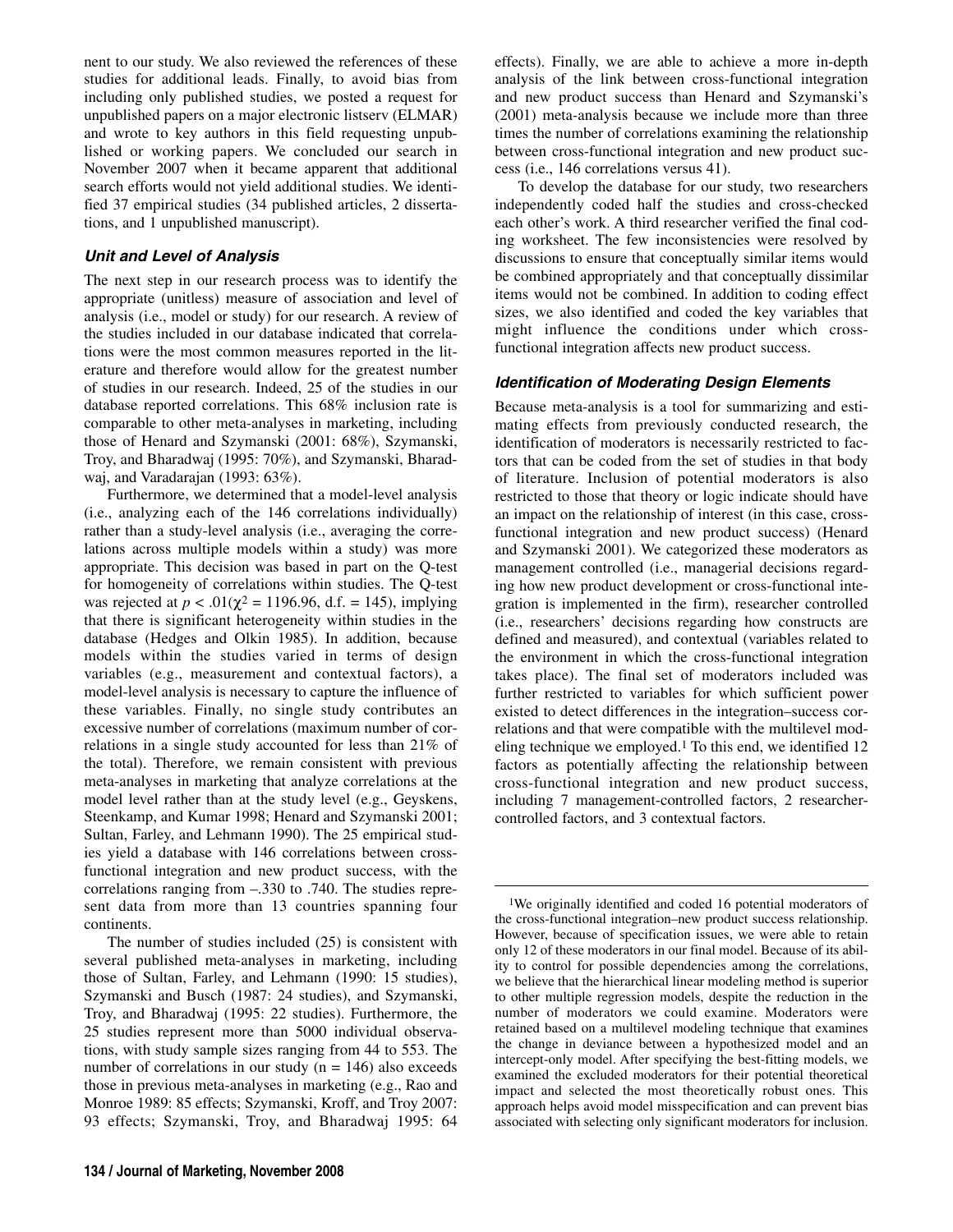#### **Management-Controlled Moderators**

*Level of integration*. In some firms, integration occurs at the team or project level. In this case, the separate functions continue to perform their duties, and representatives from each function are assigned to the integrated new product team. In another form, integration occurs at the organizational level, including integration of the functions themselves. Although O'Reilly and Tushmann (2004) find that new products developed by ambidextrous organizations (i.e., functions integrated at the organizational level) outperform those developed by teams integrated at the project level, we believe that, in general, organization-level integration may be more difficult to implement successfully. For example, difficulties in encouraging or even enforcing cross-functional cooperation can arise, especially when there is resource competition at a higher level. Successful organizational integration requires senior managers who understand and are sensitive to the needs of this different type of organization. Conversely, members integrated at the team level can get to know one another better and work more closely to solve problems and communicate more quickly and effectively. Thus:

 $H<sub>1</sub>$ : The relationship between cross-functional integration and new product success is stronger when integration occurs at the team level than when it occurs at the organizational level (i.e.,  $H_1 +$ : team level > organization level).

*Type of integration*. Regardless of the level at which integration occurs in a firm (e.g., team or organizational), cross-functional integration is often viewed simply as communication or interaction frequency. Studies analyzing this type of integration do not take into account what type of information is shared or how it is shared (e.g., Lievens and Moenaert 2000). In other studies, however (e.g., Moenaert et al. 1994), cross-functional integration reflects an environment of trust and cooperation among different functions in the product development process. This perspective involves how cohesively the interfunctional team works and has more bearing on the climate of the organization. When there is a more positive organizational climate, important information is likely to be shared more freely rather than hoarded, and the information is more likely to be trusted and used by others. Thus:

H<sub>2</sub>: The relationship between cross-functional integration and new product success is stronger when integration is implemented as a climate of cooperation than when it is implemented as information sharing alone (i.e.,  $H_2$ +: cooperation > information sharing only).

*Type of information shared*. A key premise underlying effective cross-functional integration is the enhanced ability to share key information across functional boundaries. As we mentioned previously, some studies focus on the amount of information shared or frequency of team member interaction without considering how the information is shared (i.e., in a climate of cooperation) or what type of information is shared. Yet previous research has indicated that the type of information disseminated throughout an organization can have a positive impact on new product outcomes. For example, research on market orientation (e.g., Narver and Slater 1990) indicates that information on customers,

competitors, and technologies is key to developing successful new products. Moorman and Rust (1999) find that marketing's value to the organization increases when customer knowledge is developed. Finally, Gatignon and Xuereb (1997) indicate that the possibility of new product success is commensurate with a firm's customer, competitor, and technology orientation. Therefore, in addition to expecting a higher level of success when cross-functional integration involves a climate of cooperation rather than mere information sharing, we expect that the actual type of information shared across functions makes a significant difference in the integration–success relationship. Although research suggests that three primary types of information (customer, competitor, and technology) are most effective for new product success (e.g., Narver and Slater 1990), the information most often studied with respect to integration and new product success (and, thus, the only type with enough data points to include in our analysis) is information about customers. Thus:

H3: The relationship between cross-functional integration and new product success is stronger when specific customer information is shared among team members than when it is not (i.e.,  $H_3$ +: customer information shared > customer information not shared).

*Inclusion of the marketing function*. The marketing department remains in closest contact with the customers of the firm, and this is where the demand for new products is recognized (Hunt and Lambe 2000). Furthermore, marketing plays important roles in the market research, prototype development, and launch stages and therefore is a vital function to be integrated into a cross-functional team (Moorman and Rust 1999). We expect that inclusion of the marketing function results in a more positive outcome for the new product, regardless of the stage of development. Formally,

H4: The relationship between cross-functional integration and new product success is stronger when marketing is included in the product development process than when it is not (i.e.,  $H_4$ +: marketing included > marketing not included).

*Inclusion of the research-and-development function*. The involvement of research-and-development (R&D) functions in the new product development process is also crucial to new product success. Research-and-development departments are often incorporated into new product teams to come up with innovations and to contribute to the technological success, production efficiencies, and marketplace success of new products. Thus:

H5: The relationship between cross-functional integration and new product success is stronger when the R&D function is included in the new product development process than when it is not (i.e.,  $H_5$ +: R&D included > R&D not included).

*Number of functions integrated*. Regardless of which specific functions are included in the new product process, an overall greater number of functions can lead to more divergent insights, thus contributing to more new product ideas (Troy, Szymanski, and Varadarajan 2001). However, a greater number of functions can cause confusion and make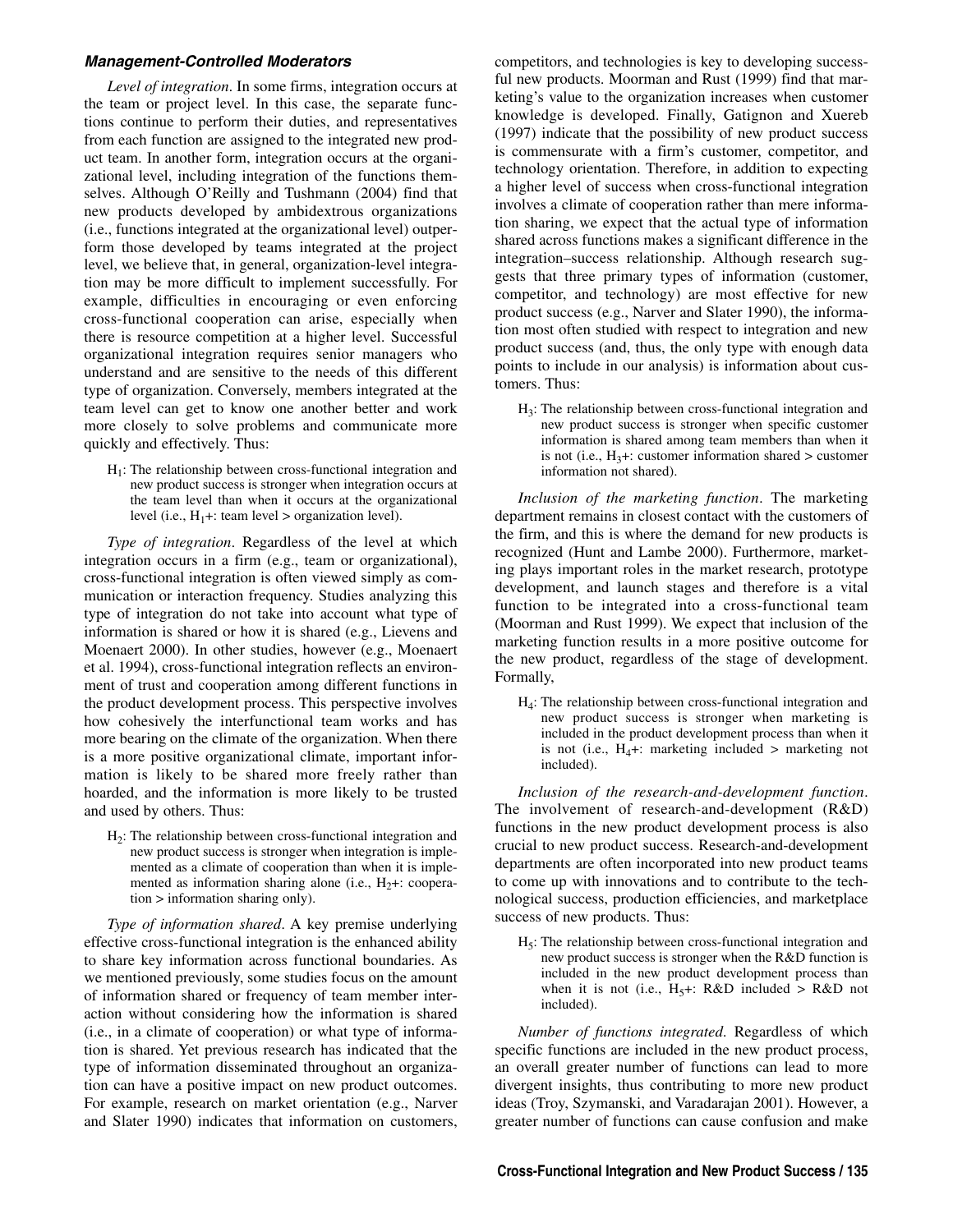it increasingly difficult to achieve goal congruity (Moorman and Rust 1999) or a collaborative climate (Moenaert et al. 1994). In other words, although greater insights into products and markets can emerge with more functions participating in the process, it is likely that decision making and implementation will become more difficult. Therefore, we investigate the possibility that though some diversity can enhance the new product process, too much diversity can hinder it. Our data set enables us to compare integration of two functions with multiple functions. Formally,

 $H_6$ : The relationship between cross-functional integration and new product success is stronger when two, rather than more than two, functions are integrated (i.e.,  $H_6$ +: two functions > multiple functions).

*Stage of new product development process*. The product development process can be broadly categorized in terms of innovation initiation (e.g., planning, idea generation) and implementation (e.g., product development, testing, launch). Organizational characteristics that foster success at one stage of the process may differ from those that foster success at another stage. Although cross-functional integration is effective for idea generation (Troy, Szymanksi, and Varadarajan 2001), it can actually have a negative impact at certain stages of the new product process (Song, Thieme, and Xie 1998); the divergent perspectives that contribute to the cross-fertilization of new product ideas hinder decisions when specialized knowledge may be needed. Because of sample size, we are unable to test the relationship between any two specific stages, such as idea generation, product planning and design, product development, and launch. However, if we collapse the available data, we can code whether integration occurring at earlier stages (e.g., planning through development) varies significantly from that at later stages (e.g., launch). Because the earlier stages of development tend to involve more creative thinking (e.g., idea generation, product design), theory suggests that integration can have a more positive impact at these stages than at later stages when the tasks are more function specific. Thus:

H7: The relationship between cross-functional integration and new product success is stronger when integration occurs at earlier stages than when it occurs at later stages of development (i.e.,  $H_7$ +: earlier stages > later stages).

#### **Researcher-Controlled Moderators**

*Dimensions of success*. Studies in our database used marketing performance (e.g., market share, financial), product effectiveness (e.g., product quality, advantage, uniqueness), and production outcome (e.g., cycle time, production superiority) dimensions to measure the success of new product development efforts. Although production superiority measures are important to the bottom line of the firm, they are more likely to be influenced by levels of specialized expertise in production systems than by the implementation of a functionally integrated team. Furthermore, marketing performance outcomes can be mitigated by external forces, such as competitive rivalry, environmental turbulence, and other marketplace factors. Conversely, crossfunctional integration is more likely to result in new products that are more innovative or superior because members can draw on divergent perspectives to generate new and better products (Troy, Szymanski, and Varadarajan 1995). Thus:

 $H_8$ : The relationship between cross-functional integration and new product success is stronger when success is measured as product effectiveness outcomes than when it is measured as productivity or marketplace performance (i.e.,  $H_8$ +: product effectiveness > productivity and marketplace performance).

*Measures of success*. New product studies typically capture success as either an objective assessment (e.g., documented return on investment, sales, market share, profits) or a subjective assessment (e.g., managers' perceptions of how well the new product performed relative to expectations). The measure of success used in a study could influence the magnitude of the integration effect. In general, objective measures, such as financial data, should be relatively free of bias and more accurate than subjective measures (Ford, Smith, and Swasy 1990). Subjective measures may have greater error as a result of demand artifacts (e.g., intentionally or unintentionally inflating performance to look good) or because respondents may not accurately know how well the new product performed (e.g., Starbuck and Mezias 1996). However, because objective measures are often global in nature (e.g., sales, market share), they also capture the effects of uncontrollable market factors, such as competitive response or economic conditions. The inclusion of such noise in objective measures could serve either to inflate or to deflate true effect sizes. Although we are not able to anticipate the direction of existing noise in objective data, we believe that inconsistencies in subjective measures are more generally inflated (i.e., products are described as more successful than they actually are). Thus:

H9: The relationship between cross-functional integration and new product success is stronger when success is measured subjectively than when it is measured objectively (i.e.,  $H<sub>9</sub>$  : subjective > objective measures of success).

#### **Contextual Moderators**

*Country of operation*. Although there is rapid globalization, some distinct cultural differences still remain between Western and non-Western countries. With respect to culture, Western countries are considered more individualist, and non-Western countries are typically considered collectivist (Nakata and Sivakumar 1996). A collectivist culture typically involves living and working as a group, with mutual responsibilities and group accountability as an active norm in the society. The more distinct the collectivist traits of team members, the higher is the chance that team members will embrace cross-functional integration; the more individualist their traits, the more members may resist. Therefore, we expect that cross-functional integration has a greater impact on product success in collectivist cultures (i.e., observed in samples from non-Western countries). Thus:

 $H_{10}$ : The relationship between cross-functional integration and new product success is stronger in samples from non-Western countries than in samples of Western countries (i.e.,  $H_{10}$ +: non-Western > Western).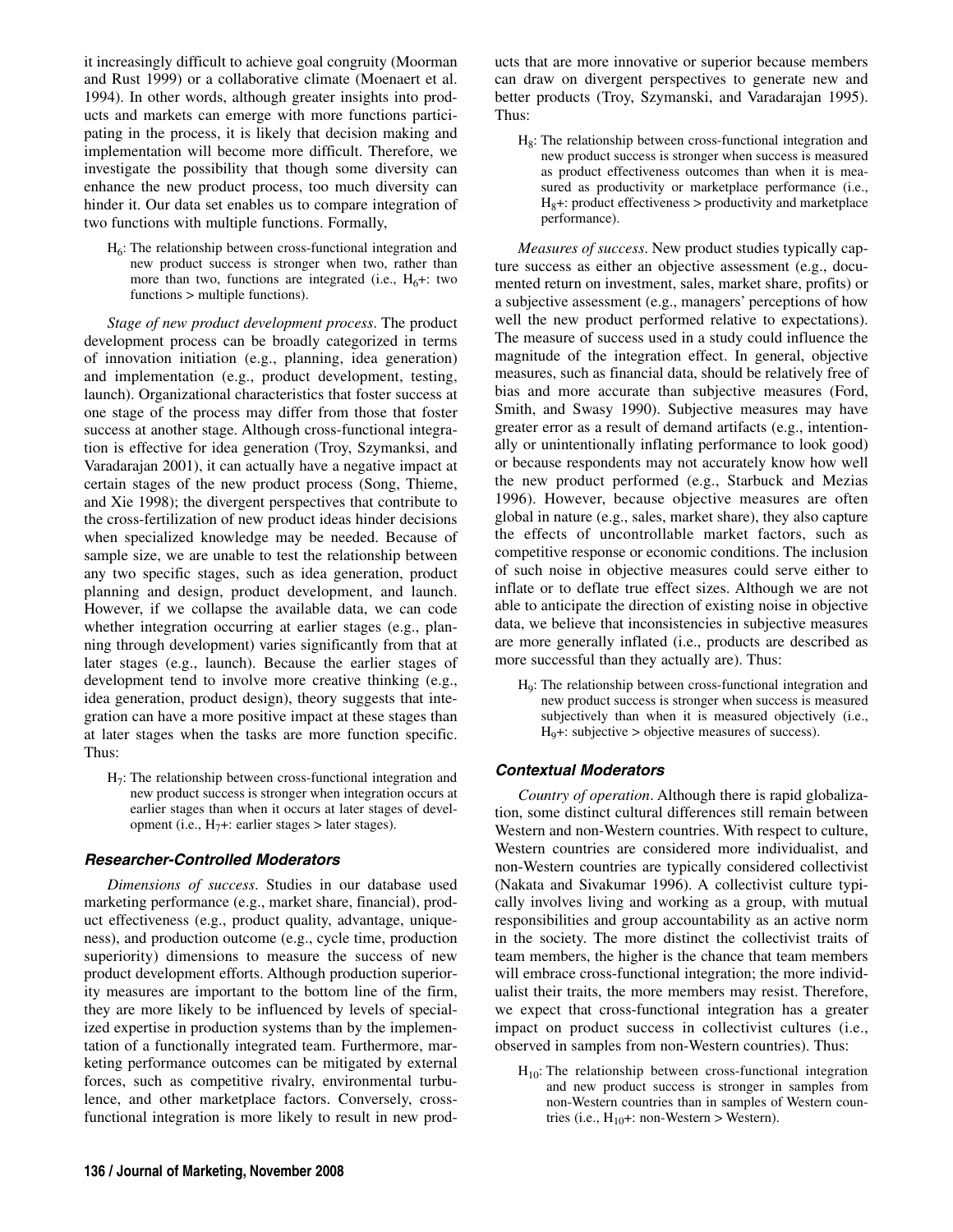*Industry: high- versus low-tech*. High-tech markets are characterized by complexity, instability, intensity, and uncertainty compared with low-tech markets (Glazer 1991). Functional integration may be more important in such volatile, rapidly changing situations because information dissemination and cooperation among functions can be achieved more quickly when cross-functional integration is employed. When markets change more slowly, the efficiencies of cross-functional integration may not be as important and therefore may not have as dramatic an impact on success. Thus:

 $H_{11}$ : The relationship between cross-functional integration and new product success is stronger in high-tech markets than in low-tech markets (i.e.,  $H_{11}$ +: high tech > low tech).

*Product: services versus goods*. Services are typically distinct from goods in that they are intangible, less consistently delivered, and produced simultaneously with consumption (Zeithaml, Parasuraman, and Berry 1985). Because services are produced at the same time they are consumed, consumers may easily notice a lack of collaboration among different functional departments and may experience lower satisfaction levels. Conversely, consumers of goods are typically exposed only to the final product itself and are less directly affected by a lack of cooperation among producing functions. Therefore, we expect that cross-functional integration is more directly related to success in services than to goods. Thus:

 $H_{12}$ : The relationship between cross-functional integration and new product success is stronger for services than for goods  $(H_{12}+:$  services  $>$  goods).

## **Analysis Procedure**

This study followed the procedures that are common to many meta-analyses in marketing (e.g., Bijmolt, Van Heerde, and Pieters 2005; Henard and Szymanski 2001; Szymanski, Kroff, and Troy 2007) and are suggested by authors in quantitative meta-analysis techniques (e.g., Bijmolt and Pieters 2001; Hedges and Olkin 1985; Hunter and Schmidt 1990; Lipsey and Wilson 2001). We conduct a preliminary analysis that provides initial insights into the central tendency of the effects, including the size and direction of the relationship between cross-functional integration and new product success, all else being equal. We then investigate the specific conditions under which the relationship might vary (i.e., the management-controlled, researchercontrolled, and contextual variables) by conducting a moderator analysis using hierarchical linear modeling (HLM) estimation (Bijmolt and Pieters 2001; Hox 2002; Singer and Willett 2003).

#### **Preliminary Analysis**

As Figure 1 illustrates, a frequency distribution of the 146 correlations between cross-functional integration and new product success indicates that the correlations range from –.330 to .740. The correlation frequency is normally distributed ( $Z_{\text{Skewness}} = -.171, p > .05; Z_{\text{Kurtosis}} = -.280, p > .05;$  $M = .219$ ).

**FIGURE 1 Frequency Distribution of Correlations**



Notes:  $M = .219$ ,  $SE = .018$ ,  $SD = .221$ ;  $Z_{Skewness} = -.171$ ,  $p > .05$ ;  $Z_{Kurtosis} = -.280, p > .05.$ 

Although one correlation is reported as zero and many of the correlations are negative (23 of 146), most of the correlations in the database are positive (122 of 146). Therefore, it is not surprising that we find that the weighted estimator of the common correlation  $(\bar{r} = .295, p < .01)$  is positive and significantly different from zero.2 Note that this positive, statistically significant  $(p < .01)$  reliabilitycorrected mean compares with a nonsignificant correlation of .23 (*p* > .05) in Henard and Szymanski's (2001) metaanalysis of the drivers of new product success. However, although the preliminary analysis supports a positive relationship between cross-functional integration and new product success, all else being equal, our goal is to investigate

2In general, the weighted estimator of the common correlation is considered a superior approach to linear combinations of correlations (Hedges and Olkin 1985). We followed Hunter and Schmidt's (1990) recommendation in calculating the weighted estimator. This approach of correcting for error may increase the variance of the estimator by inflating  $r_i$ , especially when low reliability measures are used. However, both  $p_x$  and  $p_y$  are fairly distributed around a high value (means [standard deviations] of  $p_x$ and  $p_y$  are .81 [.11] and .83 [.14], respectively, and are above .70, as recommended by Nunnally [1978]). Inflated correlation caused by low reliability is unlikely. Moreover, because we use the square root of the product of the reliability coefficients, the effects of inflating variance is minimal (Hedges and Olkin 1985). Next, we calculate the interval estimation of the correlation using an approximate procedure based on a transformation (Neter et al. 1996). We converted each  $r_i$  by Fisher's z-transformation and then calculated the weighted average z (Hedges and Olkin 1985). Finally, we reconverted z into the weighted estimator of common correlation.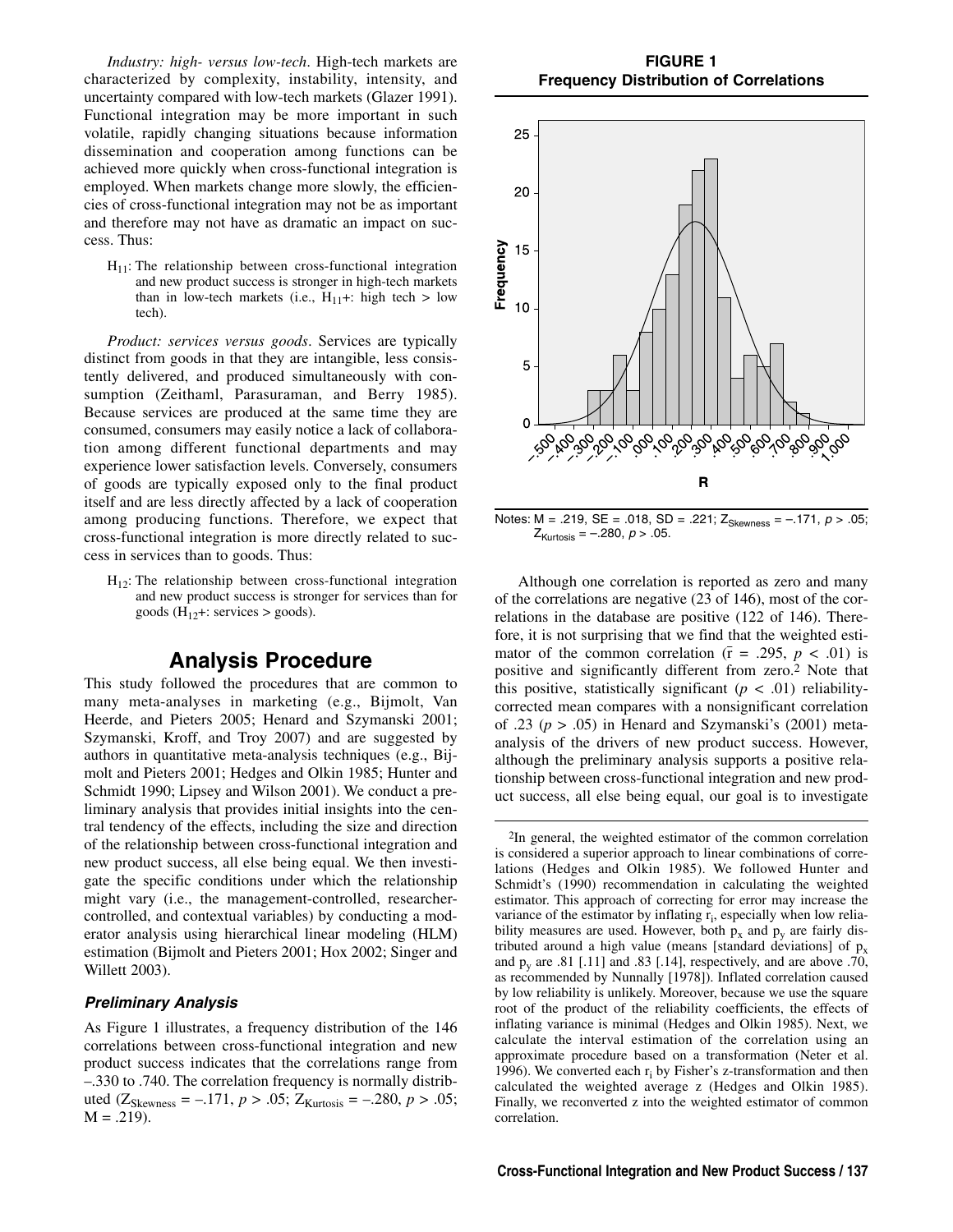the specific conditions under which this positive relationship might be augmented or mitigated. Therefore, we turn to the examination of the conditions under which crossfunctional integration may have a positive or negative impact on success (i.e., the moderator analysis) before we draw any conclusions.

#### **Moderator Analysis**

Before investigating the impact of the potential moderators on the integration–success relationship, we first used a homogeneity test (Q-statistic) to detect the systematic variance associated with each effect size (the reliabilitycorrected correlations) due to moderators (Overton 1998). The homogeneity test of the correlations between crossfunctional integration and new product success relationship was significant at  $p < .01$  ( $\chi^2 = 1808.40$ , d.f. = 145), confirming that the distribution of effect size is heterogeneous (Lipsey and Wilson 2001, p. 117). The remaining variance of the effect sizes (after we corrected for sampling error) was 86.31%, indicating that meaningful variance in effect sizes exists across studies (Hunter and Schmidt 1990).3

Consistent with several meta-analyses in marketing, we used the reliability-corrected correlations in the moderator analysis (e.g., Geyskens, Steenkamp, and Kumar 1998; Henard and Szymanski 2001; Kirca, Jayachandran, and Bearden 2005; Szymanski, Kroff, and Troy 2007). Because of the potential for significant bias in effect size, we adjust the reliability-corrected correlations for measurement artifacts, and thus they more accurately represent effect size than uncorrected correlations (Hunter and Schmidt 1990). We converted each reliability-corrected correlation using Fisher's transformation to yield "z," which is generally considered a superior approach to linear combinations of correlations (Hedges and Olkin 1985: Neter et al. 1996). We modeled the reliability-corrected correlations (z) between cross-functional integration and new product success as a linear function of the determinants (Sultan, Farley, and Lehmann 1990). Finally, as Bijmolt and Pieters (2001) suggest, we performed the meta-analysis with HLM to account for within-study error correlation between effect sizes (see also Hox 2002; Singer and Willett 2003).4 We specified the estimated model as the following form:

$$
Y_{ij} = \gamma_0 + \sum_{k=1}^{12} \gamma_k X_{k,ij} + u_j + e_{ij},
$$

where  $Y_{ij}$  are z-transformations of the reliability-corrected correlations  $(z_i)$  in study j,  $\gamma_0$  is a constant,  $\gamma_k$  are parameter

Before running the HLM, we examined the correlations among the main effects (moderators) and found that the maximum value is .587 (Table 1). We further investigated the potential confounds between the moderators by regressing  $z_i$  on all 12 moderators. Both tolerance (minimum tolerance = .609) and variance inflation factor (maximum variance inflation factor  $= 1.642$ ) confirm that multicollinearity did not unduly influence the findings. Therefore, we kept all the determinants in the model. In addition, we performed model diagnostics by exploring the model residuals for normality, linearity, and homoskedasticity (Hox 2002; Singer and Willett 2003). The residual plot did not indicate significant violations of the assumptions.<sup>5</sup> The resultant model accounts for a reasonable proportion of the variance between cross-functional integration and new product success ( $R^2$  = .468).6 The results of the hierarchical linear regression appear in Table 2.

#### **Findings**

The results of the regression analysis indicate that 9 of the 12 hypothesized main effects  $(H_1, H_2, H_3, H_6, H_8, H_9, H_{10},$  $H_{11}$ , and  $H_{12}$ ) were significant. Of the 9 significant main effects, 7 were in the direction specified a priori  $(H_1, H_3,$  $H_6$ ,  $H_8$ ,  $H_{10}$ ,  $H_{11}$ , and  $H_{12}$ ), and 2 were in the opposite direction  $(H_2 \text{ and } H_9)$ . These findings suggest that there are indeed conditions under which cross-functional integration can be more strongly or weakly related to success. Of the seven management-controlled moderators, three influenced the integration–success relationship, as we hypothesized, and one was counter to our supposition. Three moderators (i.e., marketing function included versus not included, R&D function included versus not included, and integration in earlier stages versus later stages) did not have a significant effect on the integration–success relationship. As we expected, the cross-functional integration–new product success relationship was stronger when integration occurred at the team level than when it occurred at the organizational level (β = .157,  $p < .05$ ), when customer information was shared ( $\beta$  = .212,  $p < .05$ ), and when only two functions (versus more than two functions) were integrated ( $\beta = 138$ ,

<sup>3</sup>Hunter and Schmidt (1990) maintain that examining the true variance in effect size across studies is warranted if the statistical artifacts (e.g., sampling and measurement error) account for less than 75% of total between-study variance.

<sup>4</sup>We estimate the model using the maximum likelihood method, which is the most common estimation method in multilevel modeling because "it is generally robust, and produces estimates that are asymptotically efficient and consistent" (Hox 2002, p. 37; see also Singer and Willet 2003, pp. 91–92). To run the HLM model, we used an imputation method of replacing missing values (moderators) with series means.

<sup>5</sup>Plots of standardized residuals (at Levels 1 and 2) by studies show that most fall within two standard deviations of the center, suggesting that the residuals are normally distributed (Singer and Willett 2003, pp. 128–32). We also used a plot of Level 1 standardized residuals by predicted values using a fixed part of multilevel regression (Hox 2002). The plot shows a large majority of residuals evenly divided below and above their mean with a mild structure.

<sup>6</sup>We used three fit statistics to verify model fit. First, we followed Snijders and Bosker's (1994) recommendation for calculating R-square for the HLM ( $R^2 = .468$ ). Second, we used Akaike information criterion (AIC) statistics to compare the final model (model with moderators, AIC = .40) with the base model (intercept-only model, AIC = 18.30). Our final model's deviance indicates better fit with the effects (deviance  $= 41.90$ , d.f.  $= 12$ ,  $p <$ .01).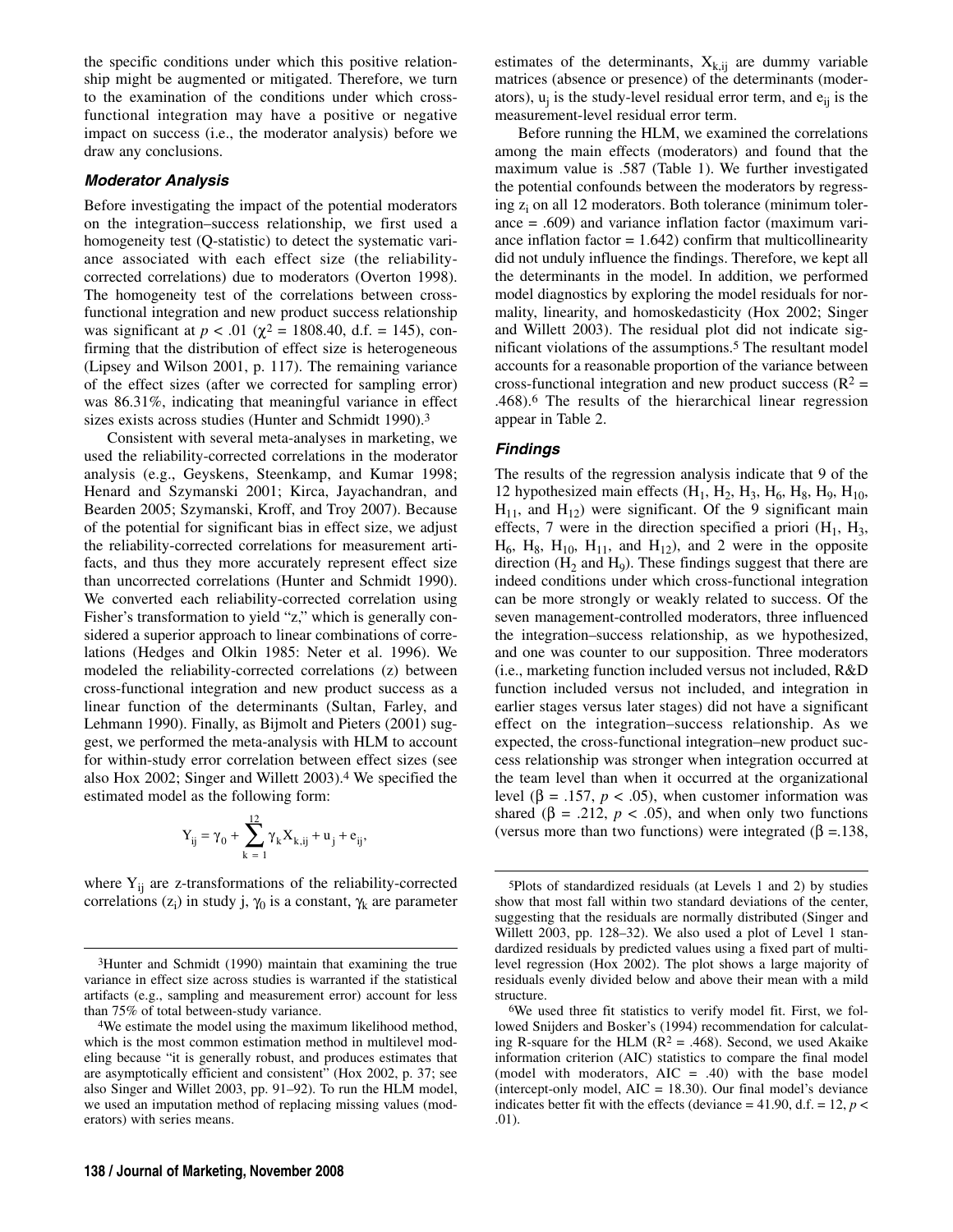|                                                                                                                                         |             |                                                                          |   |   | TABLE 1   | <b>Correlations Between Moderators</b> |   |                                           |                    |            |          |
|-----------------------------------------------------------------------------------------------------------------------------------------|-------------|--------------------------------------------------------------------------|---|---|-----------|----------------------------------------|---|-------------------------------------------|--------------------|------------|----------|
|                                                                                                                                         |             | ິ                                                                        | ო | 4 | <u>၊ </u> | ဖ                                      | ထ | ග                                         | $\frac{1}{2}$      | F          | <u>인</u> |
| 2. Cooperation_info only<br>Team/project_org                                                                                            | 000<br>.041 |                                                                          |   |   |           |                                        |   |                                           |                    |            |          |
| 3. Customer info_not                                                                                                                    |             | ី<br>១ និង មិន ទី ទី ទី ទី ទី ទី ទី ទី<br>១ និង មិន ទី ទី ទី ទី ទី ទី ទី |   |   |           |                                        |   |                                           |                    |            |          |
| 4. Marketing_not                                                                                                                        |             |                                                                          |   |   |           |                                        |   |                                           |                    |            |          |
|                                                                                                                                         |             |                                                                          |   |   |           |                                        |   |                                           |                    |            |          |
|                                                                                                                                         |             |                                                                          |   |   |           |                                        |   |                                           |                    |            |          |
|                                                                                                                                         |             |                                                                          |   |   |           |                                        |   |                                           |                    |            |          |
|                                                                                                                                         |             |                                                                          |   |   |           |                                        |   |                                           |                    |            |          |
| 5. R&D_not <sup>-</sup><br>6. Two functions_more<br>7. Early_late<br>8. Effective_other<br>9. Subjective_objective<br>10. Non-West_West |             |                                                                          |   |   |           |                                        |   |                                           |                    |            |          |
|                                                                                                                                         |             |                                                                          |   |   |           |                                        |   |                                           |                    |            |          |
| 1. High_low tech                                                                                                                        |             |                                                                          |   |   |           |                                        |   | $1.000$<br>$-517 + 0.00$<br>$-171 + 0.00$ | $\frac{888}{1000}$ | $-000 - 1$ |          |
| 2. Service_good                                                                                                                         | 136         | $.398**$                                                                 |   |   |           |                                        |   |                                           |                    |            | 0001     |
| $p \le .05$ (two-tailed)                                                                                                                |             |                                                                          |   |   |           |                                        |   |                                           |                    |            |          |
| $p \leq .01$ (two-tailed).                                                                                                              |             |                                                                          |   |   |           |                                        |   |                                           |                    |            |          |
|                                                                                                                                         |             |                                                                          |   |   |           |                                        |   |                                           |                    |            |          |
|                                                                                                                                         |             |                                                                          |   |   |           |                                        |   |                                           |                    |            |          |
|                                                                                                                                         |             |                                                                          |   |   |           |                                        |   |                                           |                    |            |          |
|                                                                                                                                         |             |                                                                          |   |   |           |                                        |   |                                           |                    |            |          |

| ш<br>TABL | à<br>ā<br>Retw<br>ns. |
|-----------|-----------------------|
|           |                       |

**Cross-Functional Integration and New Product Success / 139**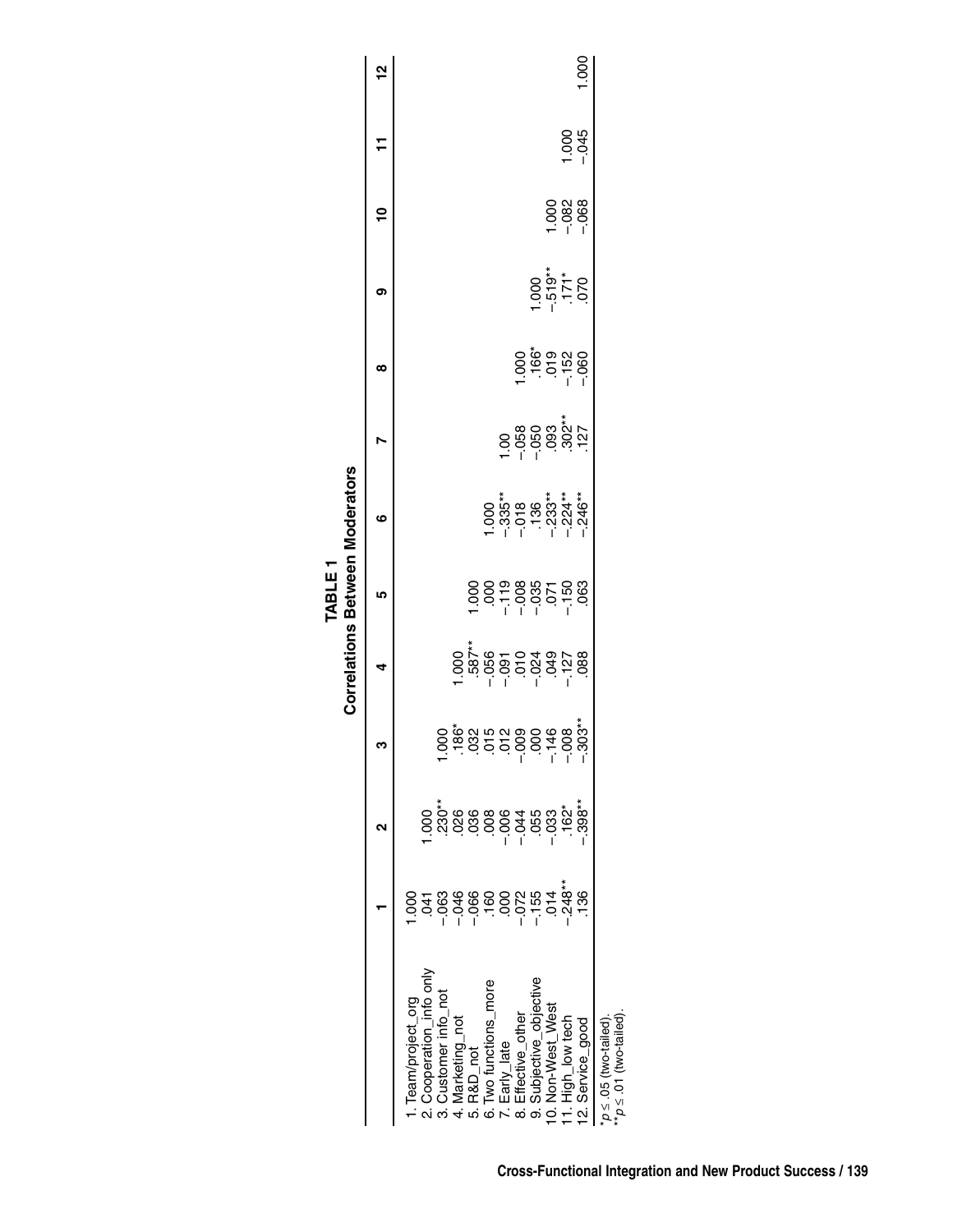#### **TABLE 2 Coefficients: Moderating Impact on the Relationship Between Cross-Functional Integration and New Product Success**

| <b>Description</b>                                                 | <b>Hypotheses</b> | <b>Estimates</b> | <b>SE</b> |
|--------------------------------------------------------------------|-------------------|------------------|-----------|
| Constant/intercept                                                 |                   | $-.083$          | .216      |
| <b>Management-Controlled Moderators</b>                            |                   |                  |           |
| Integration at team/project versus organization levels             | $H_1 (+)$         | $.157*$          | .061      |
| Integration as cooperative climate versus information sharing only | $H_2(+)$          | $-.146*$         | .059      |
| Customer information shared versus not shared                      | $H_3(+)$          | $.212*$          | .102      |
| Marketing function included in integration versus not included     | $H_4(+)$          | $-.054$          | .141      |
| R&D function included in integration versus not included           | $H_5(+)$          | .140             | .133      |
| Two functions integrated versus more than two                      | $H_6(+)$          | .138*            | .069      |
| Integration in earlier stages versus later stages                  | $H_7(+)$          | .130             | .103      |
| <b>Researcher-Controlled Moderators</b>                            |                   |                  |           |
| Product effectiveness versus productivity/market performance       | $H_8(+)$          | $.185**$         | .048      |
| Subjective versus objective measures of success                    | $H_9(+)$          | $-.381**$        | .086      |
| <b>Contextual Moderator</b>                                        |                   |                  |           |
| Non-Western countries versus Western countries                     | $H_{10}(+)$       | $.214**$         | .075      |
| High-tech products versus low-tech products                        | $H_{11}(+)$       | $.268**$         | .068      |
| Services versus goods                                              | $H_{12}(+)$       | .183*            | .074      |

 $p \leq .05$  (two-tailed).

 $*p \leq .01$  (two-tailed).

 $p < .05$ ). However, contrary to our expectation, the crossfunctional integration–new product success relationship was stronger when integration involved only information sharing than when it involved a cooperative climate ( $\beta$  =  $-146$ ,  $p < .05$ ). Of the two researcher-controlled variables, one affected the integration–success relationship, as we hypothesized, and the other was counter to our supposition. The integration–success link was stronger when researchers examined product effectiveness outcomes (e.g., innovativeness or superiority of products) than either productivity outcomes or marketplace performance measures, such as sales, market share, and profitability ( $\beta$  = .185,  $p$  < .01). However, the integration–success relationship was stronger when objective measures of success were used than when subjective measures were used ( $\beta = -.381, p < .01$ ). With respect to the contextual moderators, the relationship between integration and success was stronger in non-Western countries (β = .214, *p* < .01) and in high-tech and service-based industries (high- versus low-tech: β = .268, *p* < .01; services versus goods:  $β = .183, p < .05$ ).

## **Discussion**

Findings from our study provide evidence that the relationship between cross-functional integration and new product success is indeed complicated. The presence of significant moderators suggests that integration alone is not the key to new product success but rather that integration in combination with other management-controlled, researchercontrolled, and context-specific factors can enhance or mitigate new product success. We discuss each of these factors in turn along with their implications and suggest directions for further research.

#### **Impact of Management-Controlled Variables: How to Integrate Effectively**

A key finding of our research is that decisions regarding how to integrate various functions for new product development should not be taken lightly. Because integration can be difficult to implement, care should be taken to ensure that the most effective form of integration is achieved in the firm. Managers must make decisions regarding the level at which integration should occur (e.g., team versus organizational level); how integration should occur (e.g., cooperative climate versus information sharing only); which types of information should be shared, how many, and which functions should be integrated (e.g., marketing, R&D, multiple functions); and in which stages of the process integration should occur. We discuss each of these in turn.

*Level of integration*. The results from our study indicate that when integration occurs at the organizational level rather than at the team level, the impact of the integration is diminished. In other words, the findings imply that integrating teams (e.g., bringing together members from different functions to work on a project) is more effective in terms of new product success than integrating higher up within the organization. This finding is important because few empirical studies have directly tested whether one organizational structure is better than another in terms of new product development success. It is also counter to findings from O'Reilly and Tushmann's (2004) case study, which suggests that organizational integration is superior to teamlevel integration with respect to new product success.

A possible explanation for this finding is that though integration can enhance new product success by increasing communication in the organization, too much organiza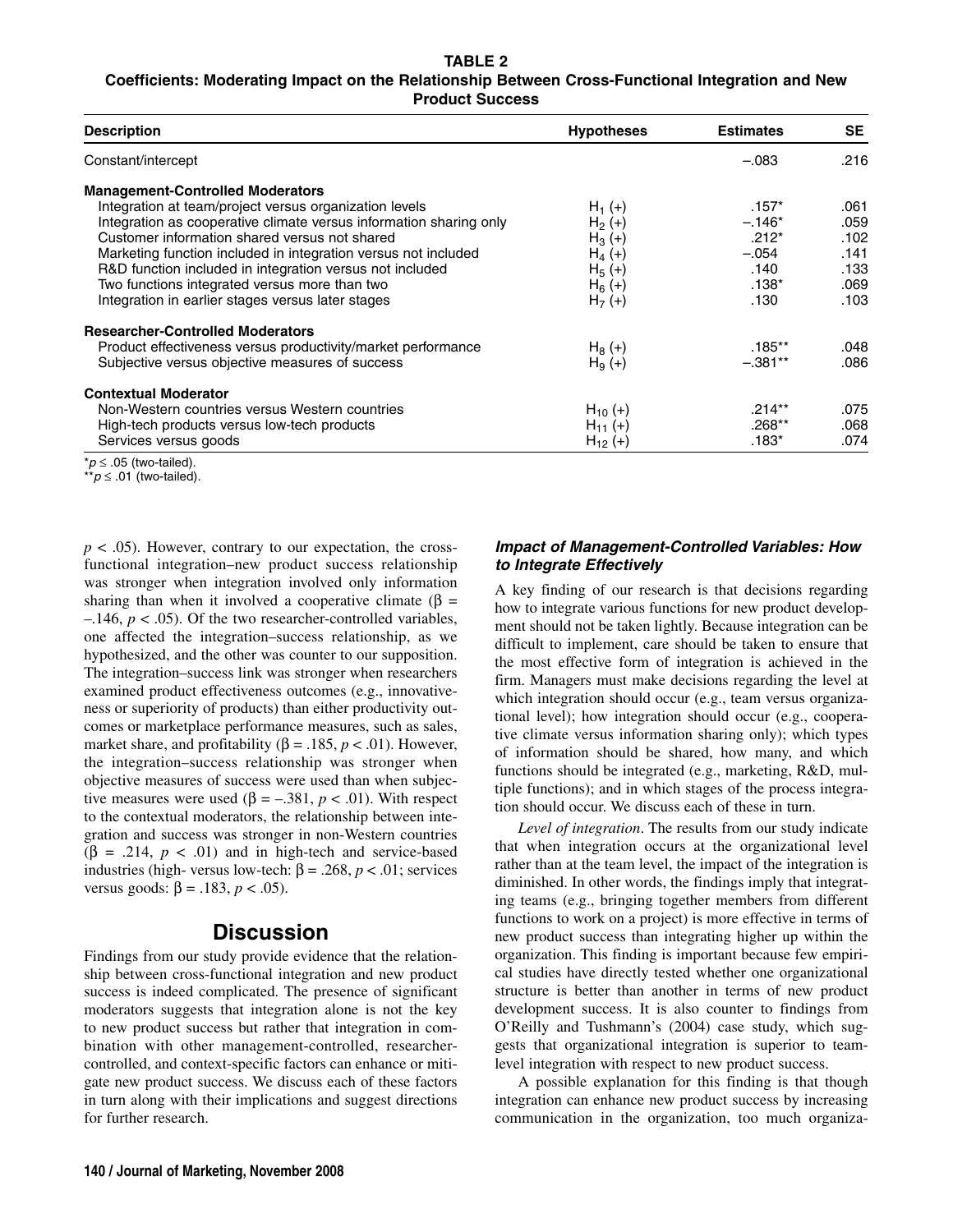tional complexity can be dysfunctional (Randolph and Posner 1992). Without complete support from top management and the ability of senior managers to move beyond power struggles, turf battles, and resource disputes, a greater degree of integration can disrupt the team's ability to develop new products effectively by causing greater conflict and confusion. Our finding is also important because organizational structures are relatively difficult to change in the short run and may be closely tied to organizational culture. Firms that want to employ cross-functional new product development should consider integrating at the project level rather than expending the additional cost and energy on a possibly less effective integration of the whole firm, at least without a thorough examination and understanding of the challenges required to effect long-term changes in a firm's corporate culture.

However, further research is needed to understand more fully the nuances associated with team versus full integration. Because of model constraints, we were unable to test for possible interaction effects among firm-level integration and other managerial decision variables, such as stages of the process, functions integrated, or environmental conditions (e.g., industry, products, countries served). For example, it is possible that volatile industries benefit more from the flexibility of team-level integration, whereas more mature or stable industries more successfully implement organizationwide integration. It is also possible that organizational integration is more successful when fewer rather than more functions are integrated. Further research into this area could provide a greater understanding of whether there are certain conditions under which organizational integration affects the integration–success link more positively.

*Type of integration*. In addition to the level of integration (e.g., team versus organizational), our review of research in the field suggested that variance exists in the type of integration employed in the firm. Our model investigated whether integration involving a cooperative climate versus integration reflecting only information sharing has a greater impact on the cross-functional–new product success link. Because we hypothesized that key information is more likely to be shared, trusted, and used in a positive organizational climate, we were surprised that the results were counter to our supposition. Instead, the findings indicate that when integration involves only information sharing, the cross-functional–new product success link is stronger than when integration involves a climate of cooperation.

A potential explanation for this finding reflects the importance of information to the new product process. Cooperation alone may not be enough to ensure that the most appropriate information regarding new product development is disseminated. Rather, teams operating in a more cooperative environment may socialize more during work time or may share information that is less relevant to the new product process. Teams operating in more formal (less social) environments may share information that is more relevant to developing successful new products. The information shared in a more formal environment may also be subject to greater questioning and analysis, whereas information shared in a more cohesive environment may be accepted without verification. Finally, social identity theory suggests that when cross-functional teams operate more cohesively, team members are more likely to reject outside information (Van Knippenberg, De Dreu, and Homan 2004); thus, important information coming from outside the team may be ignored.

The implication of this finding is that managers operating in organizations that use cross-functional integration should take care to ensure that appropriate market information is being shared by team members. Note that we do not suggest that managers should discourage team member cooperation and collaboration. Indeed, the findings do not indicate that team member cooperation is detrimental to new product success, only that information sharing enhances the effectiveness of cross-functional teams to a greater extent. It is likely that cross-functional teams that operate in an environment that is cohesive and involves a great deal of relevant information sharing contribute even more to new product success than either cooperation or information sharing alone. Further research could explore this possibility in more detail.

*Type of information shared*. Our findings indicate that both level and type of integration can affect the success of cross-functional teams in new product development activities. Another finding regarding how to integrate effectively involves the kind of information that is shared by team members. Although researchers in marketing agree that information about customers, competitors, and technologies is key to new product success, we were only able to extract enough information from our database to test the importance of customer information to the cross-functional integration–new product success linkage. Consistent with our hypothesis, we found that teams that share specific customer information resulted in a stronger integration–success linkage than teams that did not. Although this result is not surprising, it underscores the importance of ensuring that relevant information is being shared among cross-functional team members, especially in light of the previously discussed finding that information sharing itself enhances the integration–success link more than a cooperative climate. Because we were unable to test the effects of other types of information, further research could investigate which of the three primary types (customer, competitor, or technology) enhances the integration–success linkage the most and under which conditions. Regardless, managers are encouraged to provide cross-functional team members with training and incentives focused on the importance of sharing key market information (especially information about customers) during product development activities.

*How many and which functions to integrate*. Another managerial decision regarding how to integrate involves which specific functions and how many different functions should be included. Our meta-analysis indicates that the impact of integration on new product success is stronger when fewer functions are included in the cross-functional team than when more functions are included. However, we found that the integration–success linkage is not significantly affected when either R&D or marketing is specifi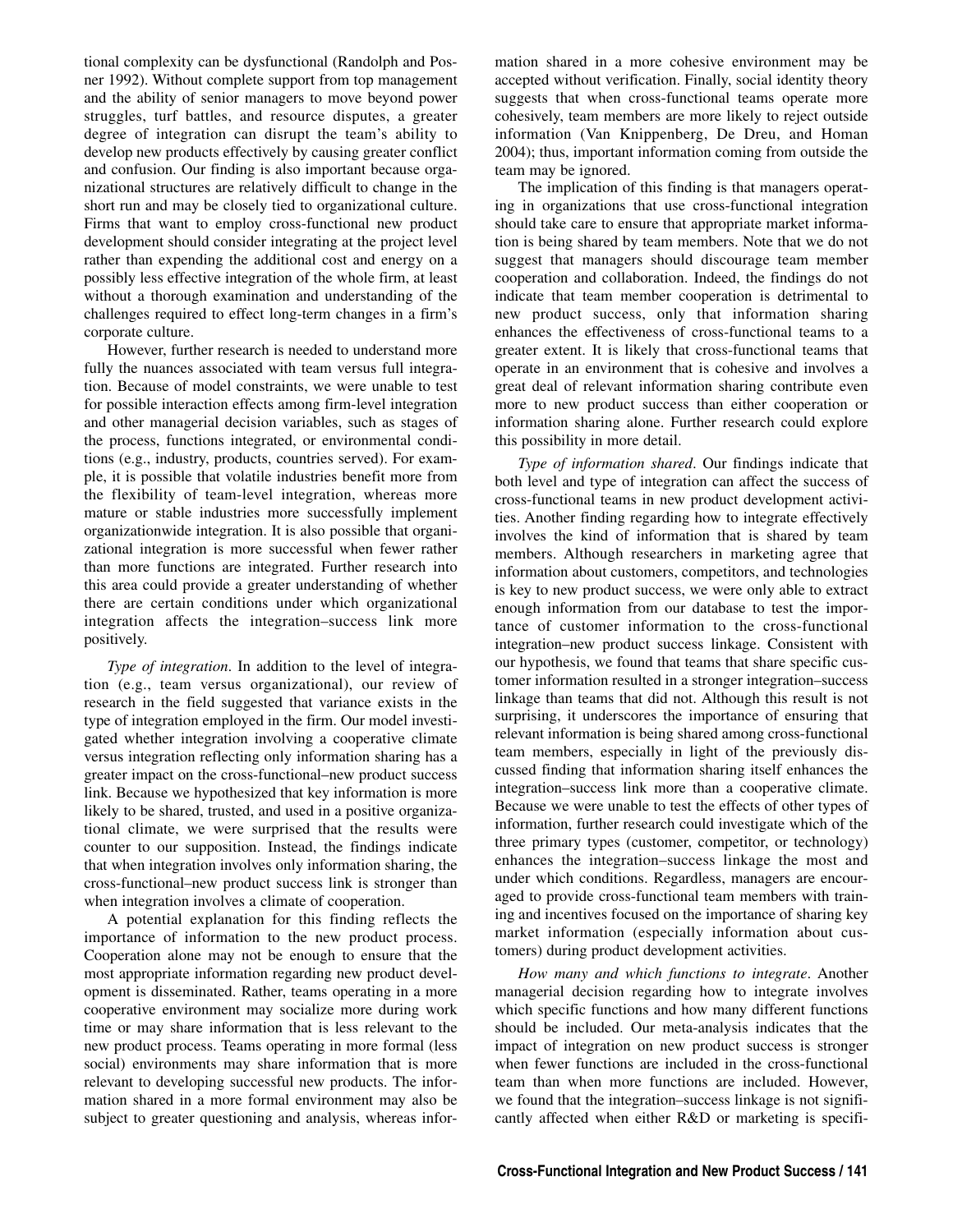cally included. The nonsignificant results of including R&D and marketing were surprising at first. However, further reflection suggests that R&D and marketing could constitute a necessary condition rather than a key for a successful team. Because R&D and marketing are typically the primary functions involved in the new product process, little variance may exist in terms of their impact on success. Instead of examining these primary functions, further research could consider the impact of including fewer common functions (e.g., finance, manufacturing, industrial designers) and external constituents (e.g., consultants, suppliers, industry analysts) in the cross-functional team to determine whether more diverse viewpoints make a significant contribution to the team success.

In addition, it is possible that the inclusion of marketing or R&D is more critical to the success of new product teams during specific stages of the new product process or in different industries. Sample size precluded us from testing any interaction terms between the functions included and other variables. Further research could investigate this possibility in greater detail to determine when in the new product development process and under what conditions the integration of marketing, R&D, and other potential functions has the greatest impact.

The finding regarding number of functions to integrate was consistent with the rationale that though more functions can contribute to greater creativity and ideas for new products, increased confusion and conflict can also result as more divergent viewpoints come together. The implication is that managers should consider forming teams with a smaller number of key functions rather than larger, more diverse teams. However, diversity can also have a differential effect on cross-functional team success. More fluid environments in which different functions move in and out of the team during different stages of the product development process may prove even more effective than limiting team members to a few functions. In addition to investigating the impact of specific functions, such as manufacturing or finance, further research could investigate which stages of the new product process might benefit from greater versus less team member diversity as well as the different contexts in which greater or less diversity might increase new product success.

*Which stages to integrate*. Finally, we expected that the effect of integration would vary across the different stages of the new product development process. Because of sample size restrictions, we were only able to test the impact of earlier (e.g., planning and development) versus later (e.g., launch) stages of the process. Although our hypothesis was not supported, we believe that a more in-depth examination of the process (i.e., a stage-by-stage analysis) could provide significant insights into how integration can most positively affect new product success. As we mentioned previously, the identification of particular stages that are more (or less) conducive to cross-functional integration and a more detailed examination of which functions should be integrated, when, and at what level (e.g., team versus organizational) could provide the basis for a more fluid type of organizational structure in which structures change and cross-functional team members enter and exit the new product process at varying stages.

#### **Impact of Researcher-Controlled Variables: The Importance of Research Design Decisions**

Of the two research design moderators included in our model, both significantly influenced the cross-functional integration–new product success relationship. These findings support the theory that estimates of relationship strength can depend on researchers' decisions (Mir and Watson 2000) and suggest that the true impact of crossfunctional integration on new product success can be masked depending on how it is studied. Specifically, the integration–success correlations in our data set are larger on average for objective versus subjective measures of success. This finding is notable in that subjective measures are often perceived as being positively inflated compared with objective measures. Because objective scales are presumed to be more free of bias, researchers are usually urged to use them whenever possible (e.g., Ford, Smith, and Swasy 1990). However, our results indicate that either subjective measures of success may be more conservative than originally thought or objective measures are more significantly contaminated by the inclusion of noise in the form of market externalities. Regardless, our findings indicate that caution should be taken when interpreting cross-functional effectiveness with objective versus subjective measures and that additional research should be conducted to understand more fully the use and appropriateness of these measures for success.

In addition, our findings indicate that examining new product outcomes in terms of product effectiveness (e.g., innovativeness, superiority characteristics) rather than in terms of productivity or market performance measures results in stronger integration–success correlations. Although this also suggests that researchers can influence new product outcomes by selecting specific dependent variables, it has additional implications for managers in terms of managing their cross-functional teams. For example, if a firm's new product goals are tied to marketplace performance, the effectiveness of cross-functional integration may appear diminished compared with when goals are measured in terms of product characteristics. To develop, manage, and reward successful new product teams, managers must carefully consider benchmarks that directly reflect new product efforts (e.g., product effectiveness outcomes) or account for the additional factors, such as competitive rivalry, technological changes, and customer responses to marketing efforts, that might enhance or mitigate a product's performance in the marketplace. Furthermore, our findings suggest that further research on new product development should consider (1) a two-stage model in which product characteristics are investigated as outcomes of the new product process (and as antecedents to marketplace performance; e.g., Gatignon and Xuereb 1997) and (2) more complex contingency relationships between various external and internal factors with respect to both cross-functional integration and new product success.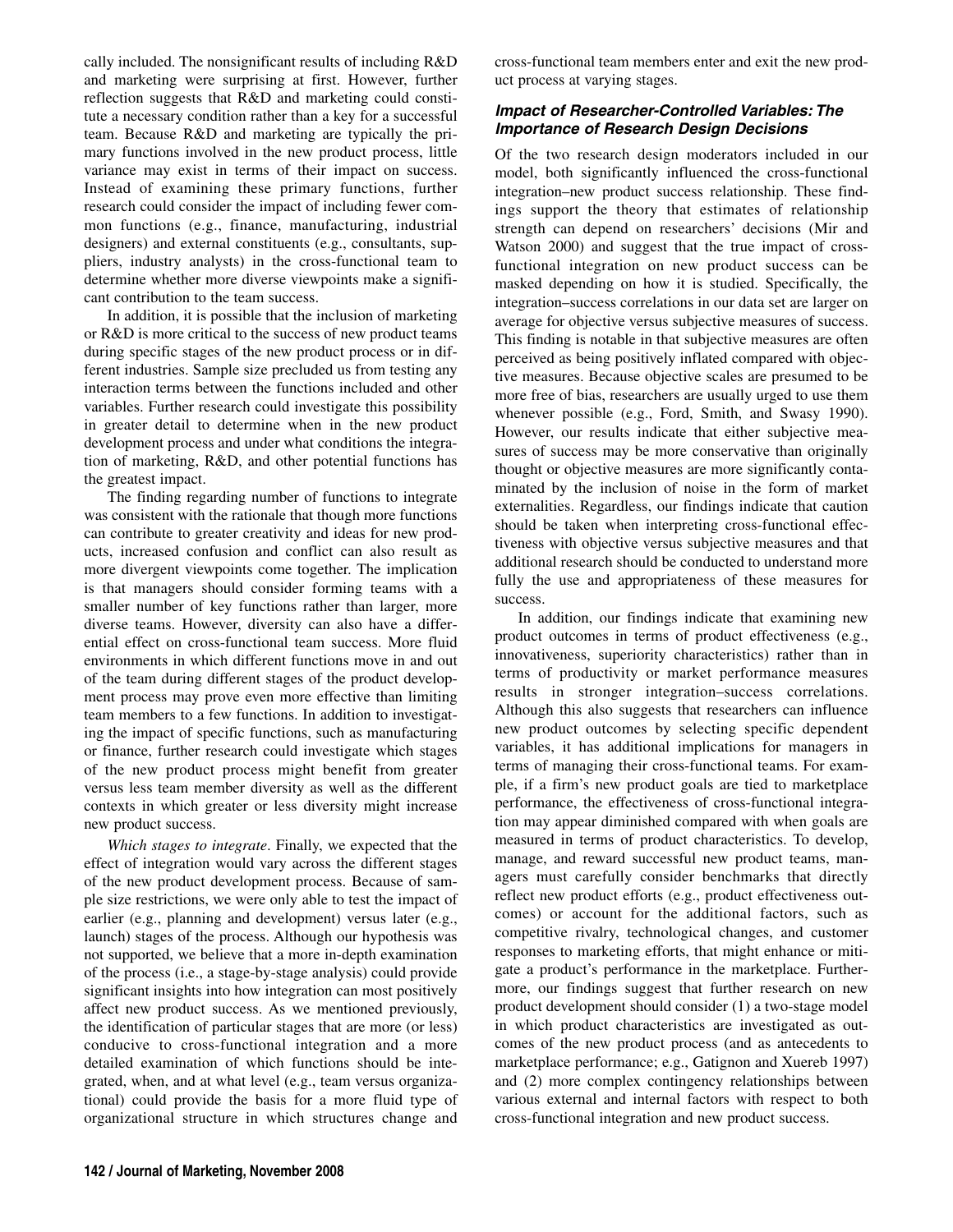#### **Impact of Contextual Variables: Environments with a Stronger Impact**

In addition to factors that managers or researchers can control, three contextual variables that have the ability to influence the cross-functional integration–success relationship emerged from our model. These findings have important managerial implications specific to the industry, product, and country environments in which a firm operates. We discuss each of these in turn.

*Which industry accrues greater integration benefits?* In our meta-analysis, we found that firms in high-tech industries may benefit more from cross-functional integration than firms in low-tech industries, likely because high-tech industries are characterized by greater complexities and turbulence. More specifically, high-technology firms face higher rates of product obsolescence and more intense competition and they invest more in R&D than low-tech firms. Cross-functional integration can enable these firms to achieve more rapid and efficient new product introductions because they can be more responsive to rapidly changing trends in technology and markets and can extract more from existing research. The managerial implication is that hightech firms should strongly consider cross-functional integration a key to new product success. To maximize market responsiveness in such industries, managers evaluating organizational structures in high-tech firms should consider how information dissemination can be achieved most quickly and how key information can be identified and shared.

*Which product accrues greater integration benefits?* We also found that service products appeared to benefit more strongly from cross-functional integration than goods, perhaps because of their unique characteristics. The inseparability of services from their manufacturer implies that greater opportunities exist for customizing services to customers' specific needs. Customization requires expertise on the part of contact personnel, and cross-functional teams have a greater chance of understanding customers' needs, even when customers cannot effectively articulate them. Furthermore, although service variability offers opportunities for teams to design customized services, it also leads to greater uncertainty and increased perceptions of risk by consumers, which may be more effectively addressed by teamwork and cooperation among organizational functions. Finally, because services cannot be stored, teamwork among functions can enhance success of service products because supply and demand can be more readily matched when team members communicate (Atuahene-Gima 1996a). An important implication of our findings is that managers should recognize the potential for consumers to experience higher satisfaction levels for service products when cross-functional teams are implemented in the firm. Firms in service industries can capitalize on the enhanced ability of cross-functional teams to effect success by encouraging team members to better understand and communicate customer needs and to recognize and address potential areas of customer confusion.

Despite the findings regarding high-tech and servicebased products, we do not recommend that firms in lowtech or goods industries avoid cross-functional integration when organizing for new product development. Indeed, the findings do not indicate that cross-functional integration is ineffective for low-tech products and goods but that the positive effects of integration on performance are even stronger for high-tech and service products. Because our preliminary findings indicate that, all else being equal, integration has a positive impact on success, managers in lowtech and goods-based industries should still consider crossfunctional teamwork an important tool for success and should seek organizational structures and processes that can maximize the benefits. Further research can provide insights into the conditions that might lead to greater integration–success effects in specific industries. For example, would goods or low-tech products have greater integration–success effects when firms integrate at the team versus organization level? Would the effects be greater when specific functions are included/excluded in the new product team or when integration occurs at certain stages of the new product process? Do measurement artifacts, such as type of success investigated or subjective versus objective measures, affect the integration–success link more for these types of products? Additional insights such as these can contribute to the knowledge base and provide better guidelines for managers operating in these industries.

*Which country environments accrue greater integration benefits?* In our study, firms operating in non-Western countries report a stronger correlation between integration and success than those in Western countries. This is consistent with research in international business that suggests that differences exist in the collective cultures and norms of societies in key countries, which in turn affect the culture and climate of the organization. Hofstede (1980) identifies several dimensions along which employees' work-related values may differ according to their national backgrounds. Further research could apply these specific dimensions to enhance the understanding of culture and climate and their impact on the effectiveness of cross-functional integration (Kirca, Jayachandran, and Bearden 2005). For example, employees with greater dependence on other members of the organization (i.e., greater collectivism) or employees with a greater tendency to avoid competition among organization members (i.e., greater uncertainty avoidance) may be more likely to respond to cross-functional integration than employees who are more individualist or thrive on intrafirm competition. Meanwhile, managers implementing crossfunctional integration in international settings should consider these issues when designing cross-functional teams, possibly providing additional training and supervision for functionally integrated teams with the added complexity of different nationalities. Managers operating in Western countries should recognize that effective integration may be more difficult to achieve than integration in non-Western countries and thus should take steps to ensure that the integration can be as successful as possible.

## **Conclusion**

Our study began with the intention to bring clarity to a diverse set of studies on a key topic of interest in the area of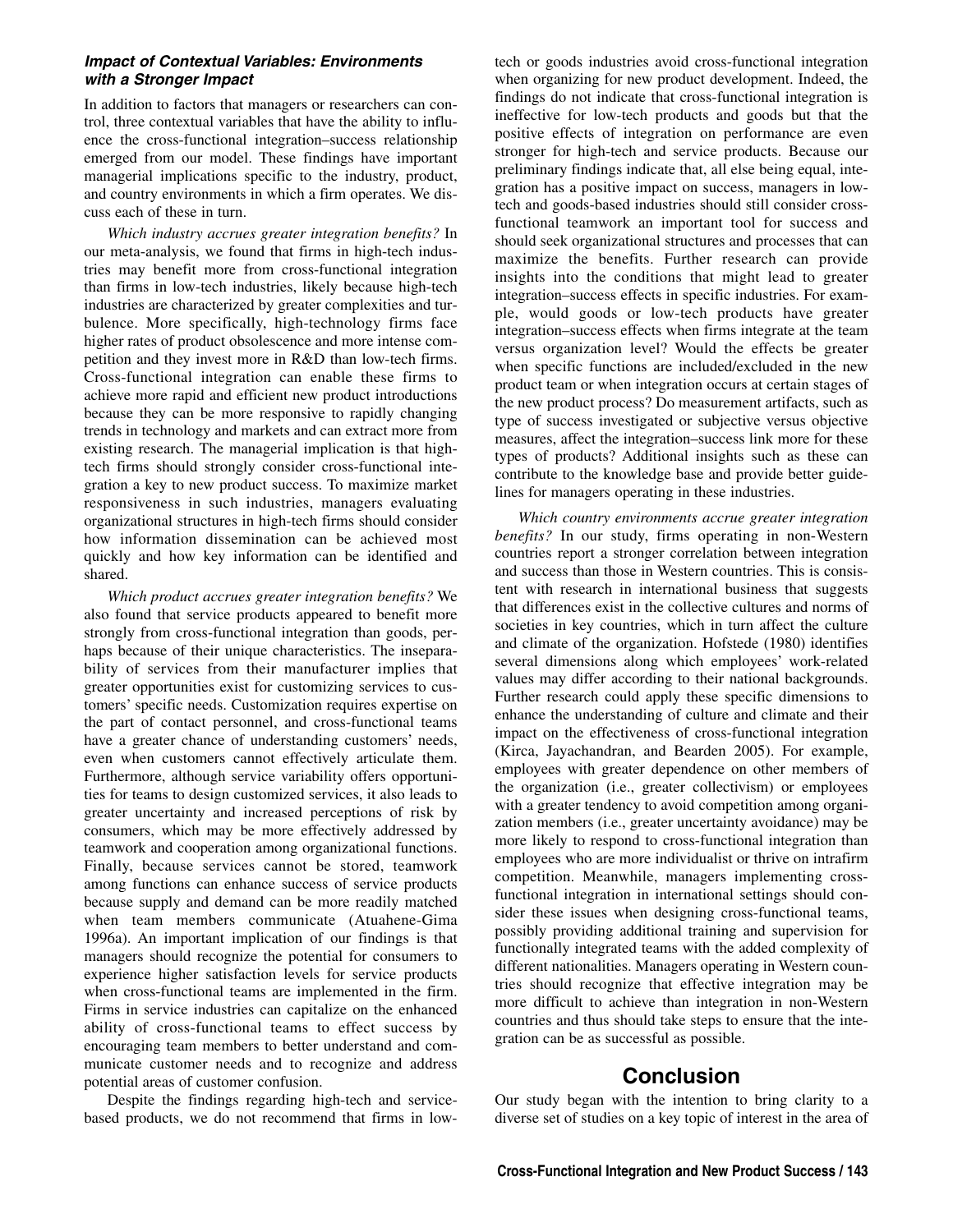new product development—namely, the impact of crossfunctional integration on aspects of new product success. Our objective was to attempt to untangle the complex interrelationships that potentially affect this correlation. The findings indicate that though integration seems to affect new product success directly, the combination of integration with other key factors may be more important to consider. Note that most of the variables that significantly affect the integration–success relationship in our study are either managerially controlled or context specific. This suggests

#### **REFERENCES7**

- Atuahene-Gima, Kwaku (1996a), "Differential Potency of Factors Affecting Innovation Performance in Manufacturing and Services Firms in Australia," *Journal of Product Innovation Management*, 13 (January), 35–52.
	- ——— (1996b), "Market Orientation and Innovation," *Journal of Business Research*, 35 (February), 93–103.
- Bijmolt, Tammo H.A. and Rik G.M. Pieters (2001), "Meta-Analysis in Marketing When Studies Contain Multiple Measurements," *Marketing Letters*, 12 (May), 157–69.
- ———, Harald J. van Heerde, and Rik G.M. Pieters (2005), "New Empirical Generalizations on the Determinants of Price Elasticity," *Journal of Marketing Research*, 42 (May), 141–56.
- \*Blazevic, Vera and Annouk Lievens (2004), "Learning During the New Financial Service Innovation Process: Antecedents and Performance Effects," *Journal of Business Research*, 57 (April), 374–91.
- \*Carbonell, Pilar and Ana I. Rodriguez (2006), "The Impact of Market Characteristics and Innovation Speed on Perceptions of Positional Advantage and New Product Performance," *International Journal of Research in Marketing*, 23 (March), 225–32.
- \*Chen, Chung-Jen (2007), "Information Technology, Organizational Structure, and New Product Development: The Mediating Effect of Cross-Functional Team Interaction," *IEEE Transactions on Engineering Management*, 54 (November), 687–98.
- \*De Luca, Luigi M. and Kwaku Atuahene-Gima (2007), "Market Knowledge Dimensions and Cross-Functional Collaboration: Examining the Different Routes to Product Innovation Performance," *Journal of Marketing*, 71 (January), 95–112.
- Ford, Gary T., Darlene B. Smith, and John Swasy (1990), "Consumer Skepticism of Advertising Claims: Testing Hypotheses from Economics of Information," *Journal of Consumer Research*, 16 (March), 433–41.
- Ford, Robert C. and W. Alan Randolph (1992), "Cross-Functional Structures: A Review and Integration of Matrix Organization and Project Management," *Journal of Management*, 8 (June), 267–94.
- \*Gatignon, Hubert and Jean-Marc Xuereb (1997), "Strategic Orientation of the Firm and New Product Performance," *Journal of Marketing Research*, 34 (February), 77–90.
- Geyskens, Inge, Jan-Benedict E.M. Steenkamp, and Nirmalya Kumar (1998), "Generalizations About Trust in Marketing Channel Relationships Using Meta-Analysis," *International Journal of Research in Marketing*, 15 (July), 223–48.
- Glazer, Rashi (1991), "Marketing in an Information-Intensive Environment: Strategic Implications of Knowledge as an Asset," *Journal of Marketing*, 55 (October), 1–18.

7References with an asterisk are studies included in the metaanalysis.

that managers can capitalize on their own knowledge of their products, firms, and external environments to structure a new product development team that can maximize success. Future studies in this area can be productive as researchers explore the nuances of successful crossfunctional integration in different firms, with different new product processes, and in different environments, especially in the context of the many possible contingency effects such as those discussed herein.

- \*Gomes, Jorge F.S., P.C. de Weerd-Nederhof, A.W. Pearson, and M.P. Cunha (2003), "Is More Always Better? An Exploration of the Differential Effects of Functional Integration on Performance in New Product Development," *Technovation*, 23 (March), 185–91.
- Griffin, Abbie (1997), "PDMA Research of New Product Development Practices: Updating Trends and Benchmarking Best Practices," *Journal of Product Innovation Management*, 14 (November), 429–59.
- and John R. Hauser (1992), "Patterns of Communication Among Marketing, Engineering and Manufacturing: A Comparison Between Two New Product Team," *Management Science*, 38 (March), 360–73.
- and ——— (1996), "Integrating R&D and Marketing: A Review and Analysis of the Literature," *Journal of Product Innovation Management*, 13 (May), 191–215.
- Gupta, Ashok, S.P. Raj, and David A. Wilemon (1986), "A Model for Studying R&D–Marketing Interface in the Product Innovation Process," *Journal of Marketing*, 50 (April), 7–17.
- Hedges, Larry V. and Ingram Olkin (1985), *Statistical Methods for Meta-Analysis*. Orlando, FL: Academic Press.
- Henard, David H. and David M. Szymanski (2001), "Why Some New Products Are More Successful Than Others," *Journal of Marketing Research*, 38 (August), 362–75.
- \*Hoegl, Martin, Katharina Weinkauf, and Hans Georg Gemuenden (2004), "Interteam Coordination, Project Commitment, and Teamwork in Multiteam R&D Projects: A Longitudinal Study," *Organization Science*, 15 (January), 38–55.
- Hofstede, Geert (1980), *Culture's Consequences: International Differences in Work-Related Values*. Beverly Hills, CA: Sage Publications.
- \*Hong, Paul, Mark A. Vonderembse, William J. Doll, and Abraham Y. Nahm (2005), "Role Change of Design Engineers in Product Development," *Journal of Operations Management*, 24 (December), 63–79.
- Hox, Joop (2002), *Multilevel Analysis: Techniques and Application*. Mahwah, NJ: Lawrence Erlbaum Associates.
- Hunt, Shelby D. and C. Jay Lambe (2000), "Marketing's Contribution to Business Strategy: Market Orientation, Relationship Marketing and Resource-Advantage Theory," *International Journal of Management Reviews*, 2 (March), 17–43.
- Hunter, John E. and Frank L. Schmidt (1990), *Methods of Meta Analysis*. Newbury Park, CA: Sage Publications.
- \*Im, Subin and John P. Workman Jr. (2004), "Market Orientation, Creativity, and New Product Performance in High-Technology Firms," *Journal of Marketing*, 68 (April), 114–32.
- \*Joshi, Ashwin W. and Sanjay Sharma (2004), "Customer Knowledge Development: Antecedents and Impact on New Product Performance," *Journal of Marketing*, 68 (October), 47–59.
- Karlsson, Christer and Pär Åhlström (1996), "The Difficult Path to Lean Product Development," *Journal of Product Innovation Management*, 13 (July), 238–95.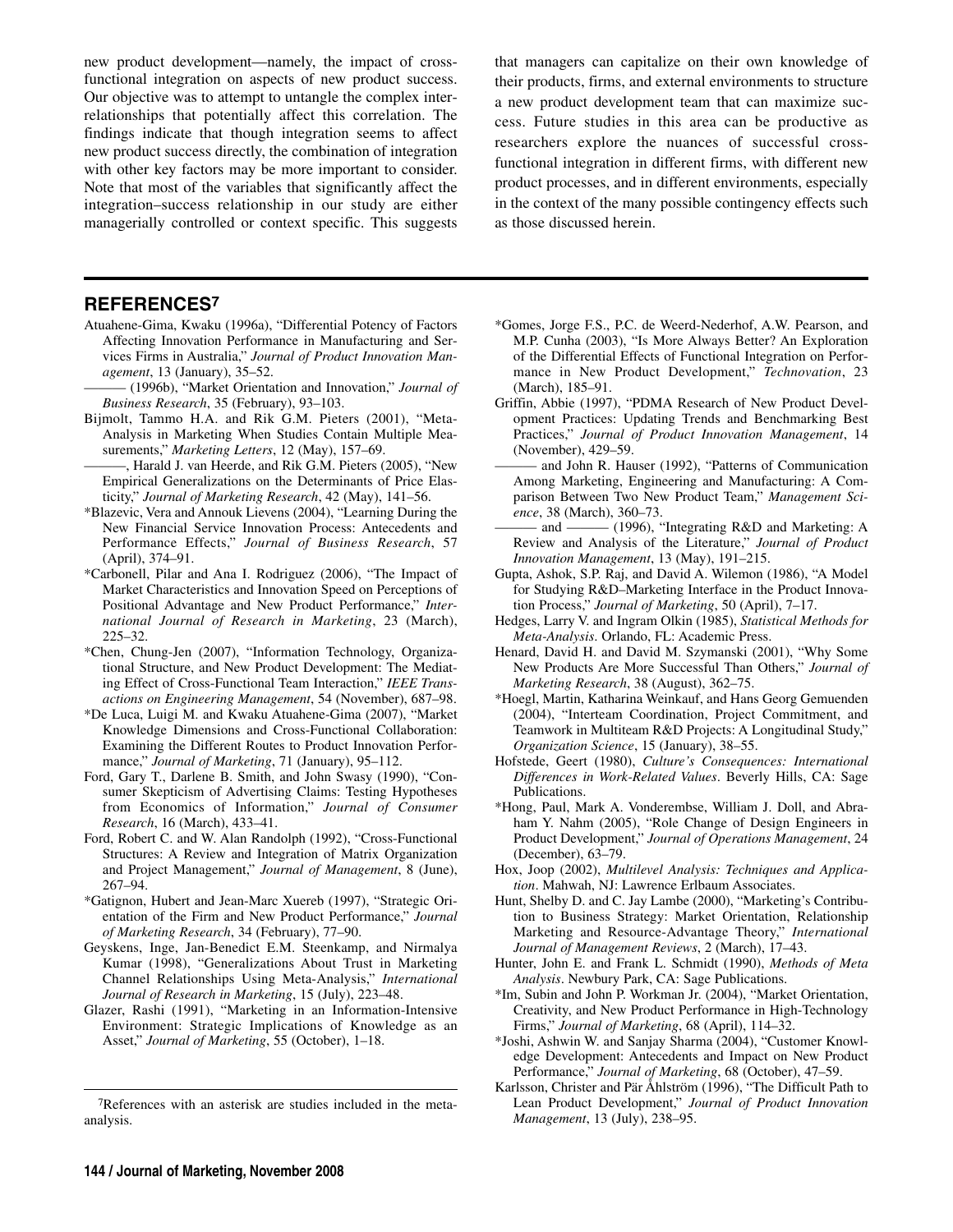- Kirca, Ahmet H., Satish Jayachandran, and William O. Bearden (2005), "Market Orientation: A Meta-Analytic Review and Assessment of Its Antecedents and Impact on Performance," *Journal of Marketing*, 69 (April), 24–41.
- \*Leenders, Mark A.A.M. and Berend Wierenga (2002), "The Effectiveness of Different Mechanisms for Integrating Marketing and R&D," *Journal of Product Innovation Management*, 19 (July), 305–317.
- \*Li, Tiger and Roger J. Calantone (1998), "The Impact of Market Knowledge Competence on New Product Advantage: Conceptualization and Empirical Examination," *Journal of Marketing*, 62 (October), 13–29.
- \*Lievens, Annouk and Rudy K. Moenaert (2000), "New Service Teams as Information-Processing Systems: Reducing Innovative Uncertainty," *Journal of Service Research*, 3 (August), 46–65.
- Lipsey, Mark W. and David B. Wilson (2001), *Practical Meta-Analysis*. Thousand Oaks, CA: Sage Publications.
- \*Millson, Murray Richard (1993), "A Study of Internal and External Organizational Integration, New Product Development Proficiency, and Success," doctoral dissertation, Martin J. Whitman School of Management, Syracuse University.
- Mir, Raza and Andrew Watson (2000), "Strategic Management and the Philosophy of Science: The Case for a Constructivist Methodology," *Strategic Management Journal*, 21 (September), 941–53.
- \*Moenaert, Rudy K., William E. Souder, Arnoud De Meyer, and Dirk Deschoolmeester (1994), "R&D-Marketing Integration Mechanisms, Communication, Flows, and Innovation Success," *Journal of Product Innovation Management*, 11 (January), 31–45.
- Montoya-Weiss, Mitzi M. and Roger Calantone (1994), "Determinants of New Product Performance: A Review and Meta-Analysis," *Journal of Product Innovation Management*, 11 (November), 397–417.
- \*Moorman, Christine and Roland T. Rust (1999), "The Role of Marketing," *Journal of Marketing*, 63 (Special Issue), 180–97.
- \*Nakata, Cheryl, Subin Im, Heungsoo Park, and Young-Won Ha (2006), "Antecedents and Consequence of Korean and Japanese New Product Advantage," *Journal of Business Research*, 59 (January), 28–36.
- and K. Sivakumar (1996), "National Culture and New Product Development: An Integrative Review," *Journal of Marketing*, 60 (January), 61–72.
- Neter, John, Michael H. Kutner, Christopher J. Nachtsheim, and William Wasserman (1996), *Applied Linear Regression Models*. Chicago: Richard D. Irwin.
	- and Stanley F. Slater (1990), "The Effect of a Market Orientation on Business Profitability," *Journal of Marketing*, 54 (October), 20–35.
- Nunnally, Jum C. (1978), *Psychometric Theory*. New York: McGraw-Hill.
- Olson, Eric M., Orville C. Walker Jr., and Robert W. Ruekert (1995), "Organizing for Effective New Product Development: The Moderating Role of New Product Innovativeness," *Journal of Marketing*, 59 (January), 31–45.
- O'Reilly, Charles and Michael Tushmann (2004), "The Ambidextrous Organization," *Harvard Business Review*, 82 (April), 74–81.
- Overton, Randall C. (1998), "A Comparison of Fixed Effects and Mixed (Random-Effects) Models for Meta-Analysis Tests of Moderator Variable Effects," *Psychological Methods*, 3 (September), 354–79.
- \*Parthasarthy, Raghavan and Jan Hammond (2002), "Product Innovation Input and Outcome: Moderating Effects of the Innovation Process," *Journal of Engineering and Technology Management*, 19 (March), 75–91.
- Pinto, Mary Beth and Jeffrey K. Pinto (1991), "Determinant of Cross-Functional Cooperation in the Project Implementation Process," *Project Management Journal*, 22 (June), 13–19.
- Randolph, W. Alan and Barry Z. Posner (1992), *Getting the Job Done: Managing Project Teams and Task Forces for Success*. Englewood Cliffs, NJ: Prentice Hall.
- Rao, Akshay R. and Kent B. Monroe (1989), "The Effect of Price, Brand Name, and Store Name on Buyers," *Journal of Marketing Research*, 26 (August), 351–57.
- \*Salomo, Sören and Michael Cratzius (2003), "Successful Cross-Functional Integration in New Product Development: Task Requirements and Resource Fit," working paper, Institute for Research in Innovation and Technology Management, Christian Albrechts University Kiel.
- Sethi, Rajesh (2000), "New Product Quality and Product Development Teams," *Journal of Marketing*, 64 (April), 1–14.
- \*Sherman, J. Daniel, David Berkowitz, and William E. Souder (2005), "New Product Development Performance and the Integration of Cross-Functional Integration and Knowledge Management," *Journal of Product Innovation Management*, 22 (September), 399–411.
- -, William E. Souder, and Svenn A. Jenssen (2000), "Differential Effects of the Primary Forms of Cross Functional Integration on Product Development Cycle Time," *Journal of Product Innovation Management*, 17 (July), 257–67.
- Singer, Judith D. and John B. Willett (2003), *Applied Longitudinal Data Analysis*. New York: Oxford University Press.
- Snijders, Tom A.B. and Roel J. Bosker (1994), "Modeled Variance in Two-Level Models," *Sociological Methods and Research*, 2 (22), 342–63.
- \*Song, X. Michael and Mitzi M. Montoya-Weiss (2001), "The Effect of Perceived Technological Uncertainty on Japanese New Product Development," *Academy of Management Journal*, 44 (February), 61–80.
- -, and Jeffrey B. Schmidt (1997), "Antecedents and Consequences of Cross-Functional Cooperation: A Comparison of R&D, Manufacturing, and Marketing Perspectives," *Journal of Product Innovation Management*, 14 (January), 35–47.
- ———, R. Jeffrey Thieme, and Jinhong Xie (1998), "The Impact of Cross-Functional Joint Involvement Across Product Development Stages: An Exploratory Study," *Journal of Product Innovation Management*, 15 (July), 289–303.
- \*Souder, William E., J. Daniel Sherman, and Rachel Davies-Cooper (1998), "Environmental Uncertainty, Organizational Integration, and New Product Development Effectiveness: A Test of Contingency Theory," *Journal of Product Innovation Management*, 15 (November), 520–33.
- Starbuck, William H. and John M. Mezias (1996), "Opening Pandora's Box: Studying the Accuracy of Managers' Perceptions," *Journal of Organizational Behavior*, 17 (March), 99–117.
- Sultan, Fareena, John U. Farley, and Donald Lehmann (1990), "A Meta-Analysis of Applications of Diffusion Models," *Journal of Marketing Research*, 27 (February), 70–78.
- Szymanski, David M., Sundar G. Bharadwaj, and P. Rajan Varadarajan (1993), "An Analysis of the Market Share– Profitability Relationship," *Journal of Marketing*, 57 (July), 1–18.
- and Paul S. Busch (1987), "Identifying the Generics-Prone Consumer: A Meta-Analysis," *Journal of Marketing Research*, 24 (November), 425–31.
- , Michael W. Kroff, and Lisa C. Troy (2007), "Innovativeness and New Product Success: Insights from the Cumulative Evidence," *Journal of the Academy of Marketing Science*, 35 (March), 35–52.
- -, Lisa Troy, and Sundar G. Bharadwaj (1995), "Order of Entry and Business Performance: An Empirical Synthesis and Reexamination," *Journal of Marketing*, 59 (October), 17–34.